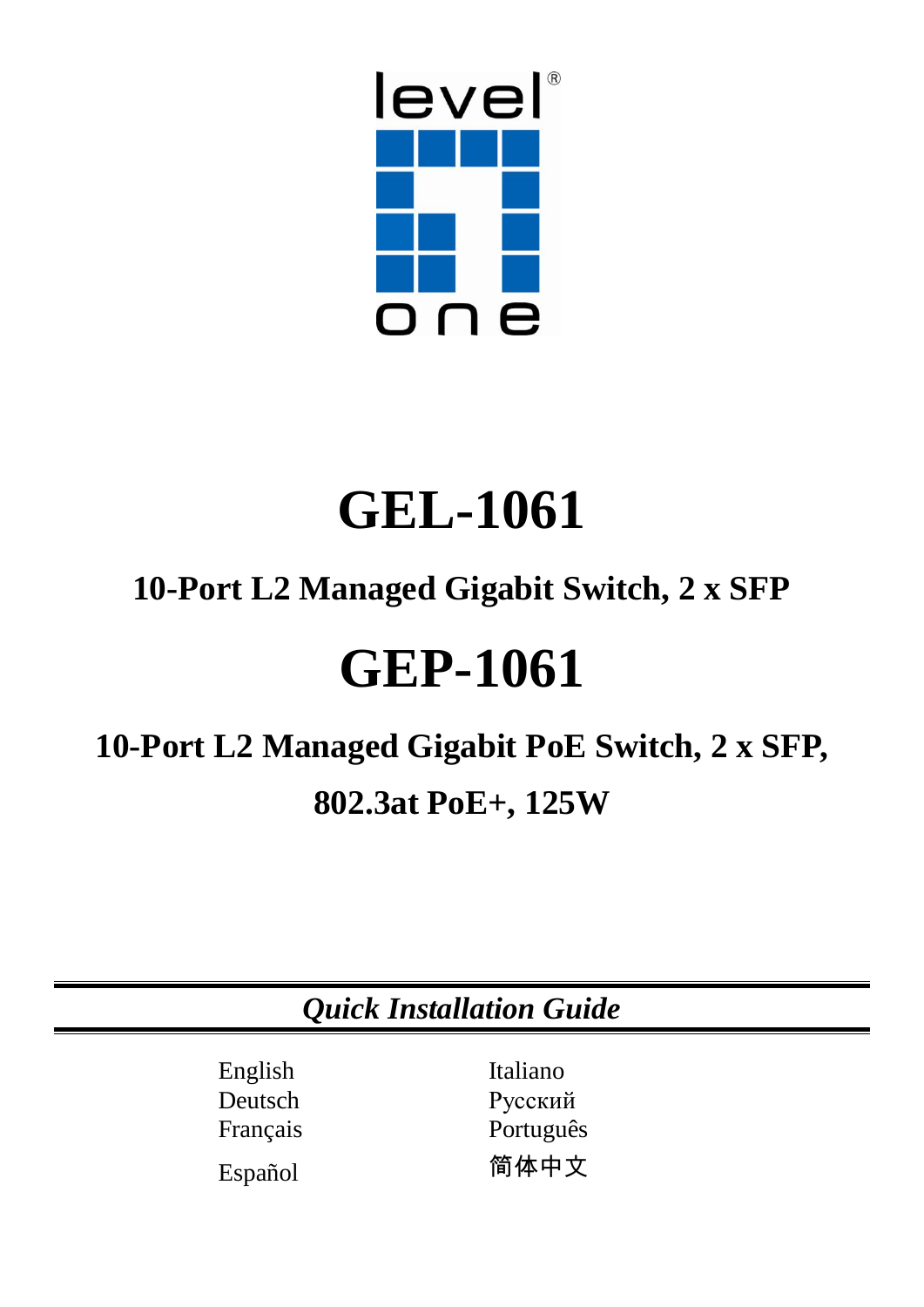# **Table of Content**

This Quick Installation Guide only describes the most basic situations and settings. All detailed information is described in the user manual.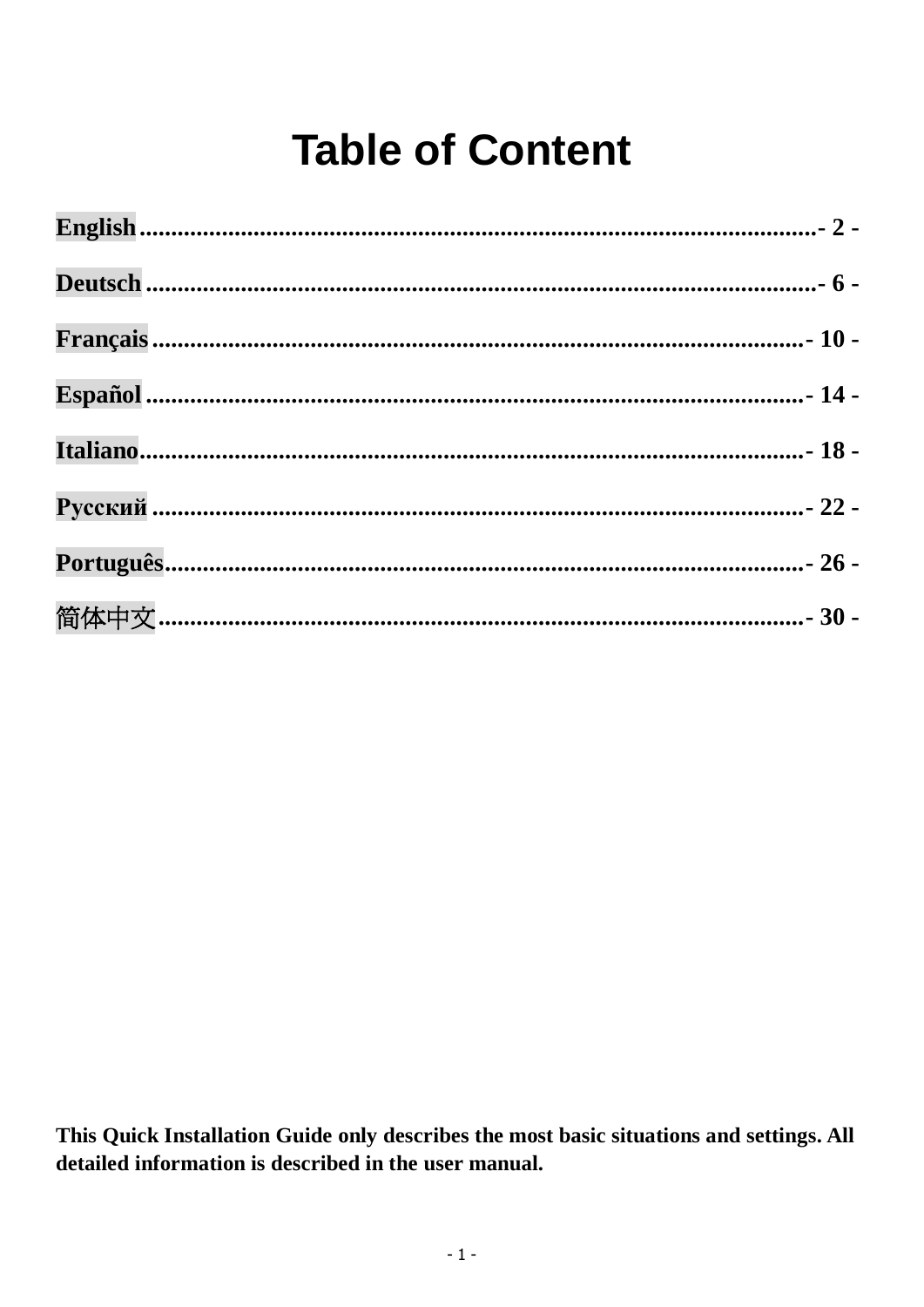# <span id="page-2-0"></span>**English**

# **Package Contents**

This product is provided with the following accessories in the box; please check them carefully. If any of the accessories is missing or damaged, please contact with your local dealer timely.

| <b>Serial</b><br>number | <b>Name</b>                     | Quantity | <b>Note</b> |
|-------------------------|---------------------------------|----------|-------------|
|                         | Master unit                     |          | Required    |
| 2                       | Power cord                      | 1        | Required    |
| 3                       | <b>Quick Installation Guide</b> |          | Required    |
| 4                       | L-shaped bracket and other      |          | Required    |
| 5                       | CD-ROM with Manual and QIG      |          | Required    |

## **1. Preparing for installation**

For smooth installation, please prepare the following items:

- Installation tools, including: Phillips screwdriver, anti static wrist strap, etc.
- Connecting cables, such as network cable, optical fiber, optical fiber module, etc.
- Related devices, such as electrical outlets, HUB, switch, router, etc.



The installation environment for the switch must meet the following requirements:

- 1. The switch must avoid direct sunlight, away from heat and sources of strong electromagnetic interference.
- 2. The switch must be placed in a cool, dry place, and there should be enough gap for heat dissipation all around for the purpose of ventilation and heat dissipation.
- 3. The switch must work in the indoor environment with a temperature of 0 °C~40 °C and humidity of 10%~90% without condensation.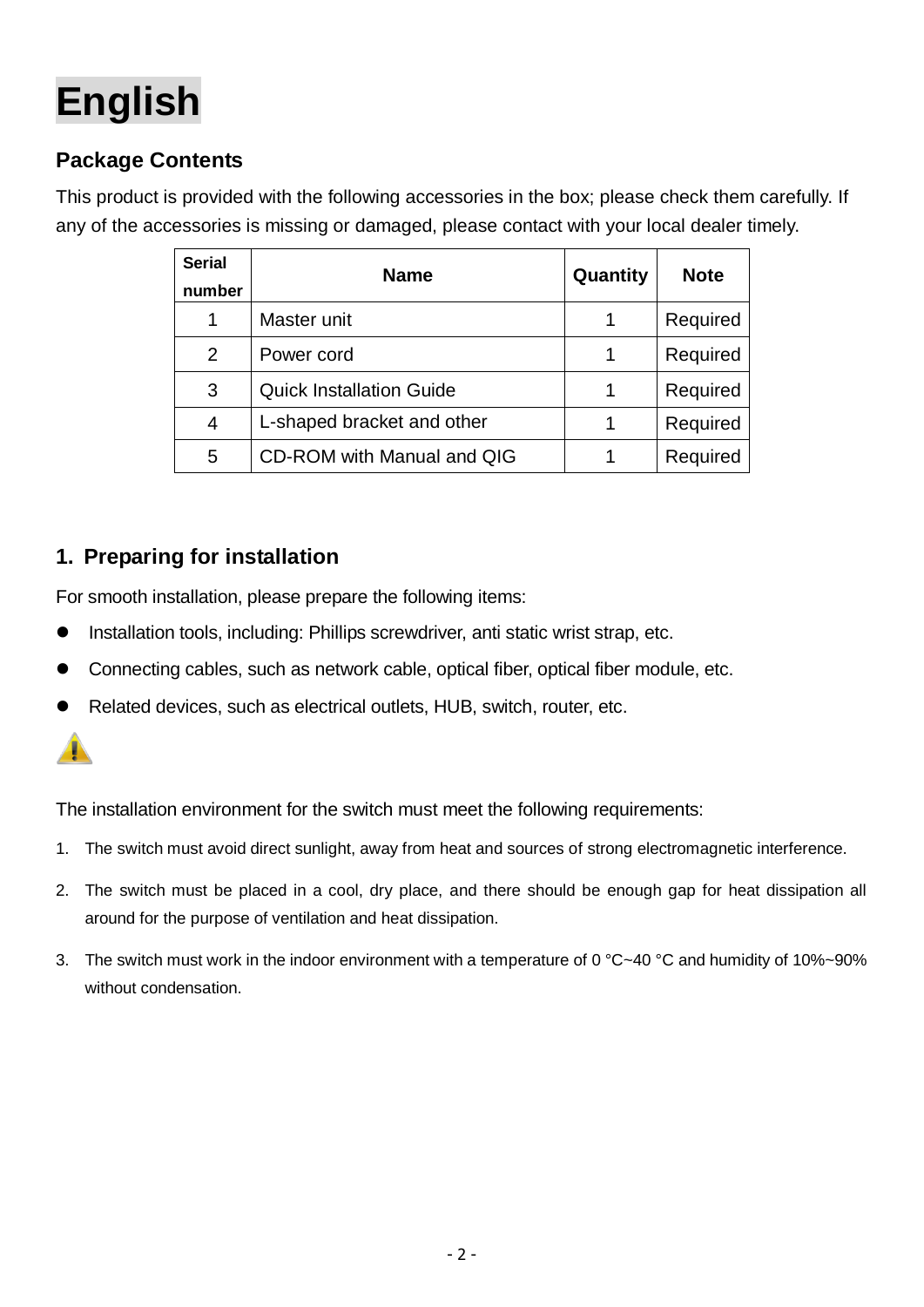## **2. Equipment Installation**

### **It is installed in the rack**

Install the switch on a 19-inch standard rack, and the installation steps are as follows:

- 1. Check the grounding and stability of the rack;
- 2. Install the two L-shaped brackets in the accessories on both sides of the switch panel, and fix them with the screws in the accessories;
- 3. Place the switch in the appropriate location of the rack, and support it using a tray;
- 4. Secure the L-shaped brackets on the guide slots fixed at both ends of the rack, to ensure that the switch can be mounted on the rack in a stable, horizontal manner;
- 5. Use a power cord to connect the switch power connector with the power socket.



### **Installed on the working table**

Install the switch on a working table, and the installation steps are as follows:

- 1. Place the switch with its bottom up on a sufficiently large, stable and properly-grounded working table;
- 2. Remove the adhesive protective paper from the foot pad, and stick the 4 pads in the 4 round slots at the bottom of the casing respectively;
- 3. Flip over the switch, and place it on the working table stably;
- 4. Use a power cord to connect the switch power connector with the power socket.



- 1. The switch uses 100-240V, 50/60Hz AC, and make sure that both power supply and grounding are normal before power on.
- 2. After power on, please check the switch's power indicator (Power) is on, and if so, it indicates that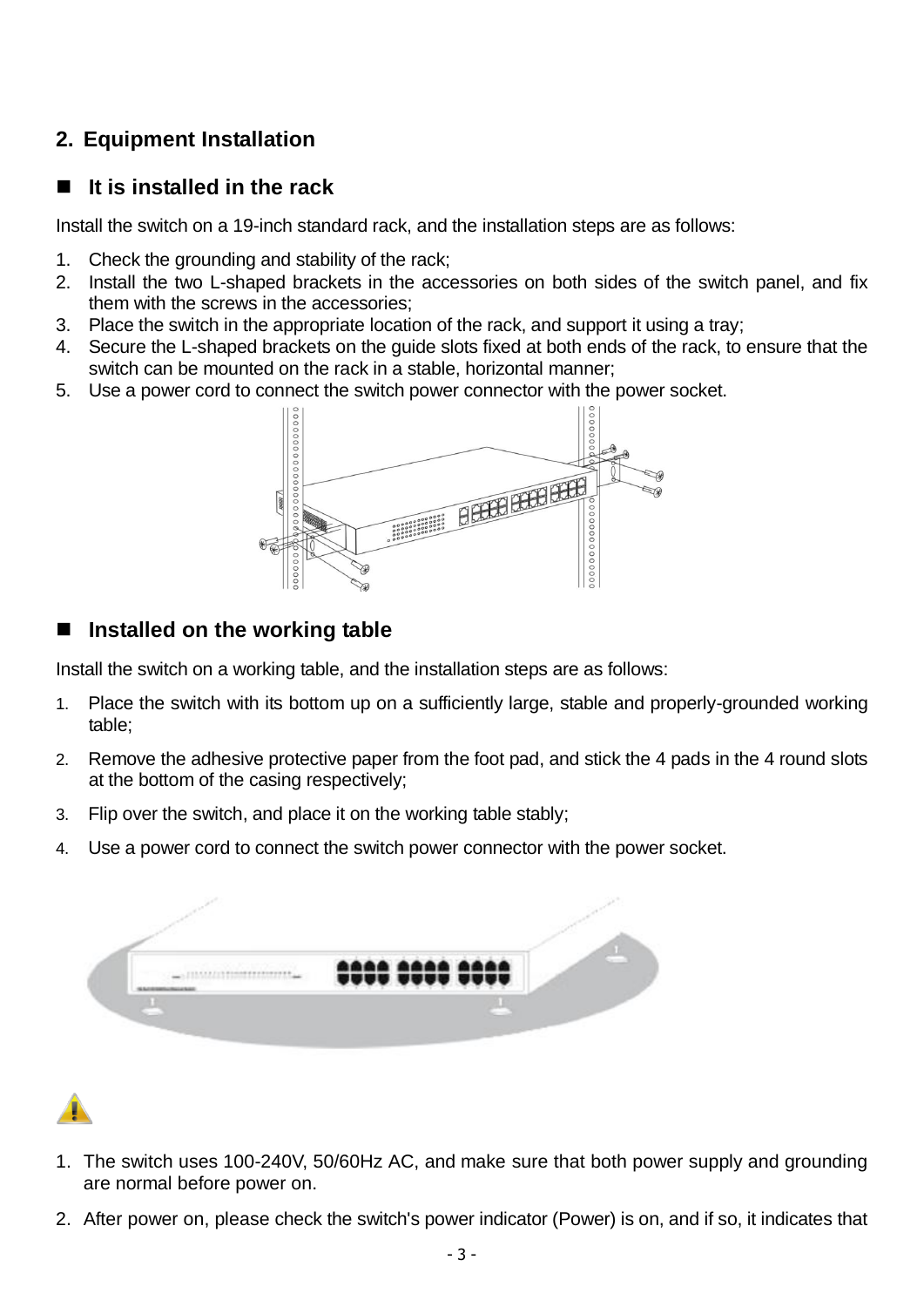the power supply is connected properly.

3. Do not place heavy objects on the top of the switch.

# **3. Logging on to the equipment**

- 1. Connect the RJ-45 interface cable of a switch with a computer using a network cable.
- 2. Set the TCP/IP properties of the computer, see the **Appendix: Setting up your computer**.
- 3. Logging on to the equipment: Open a browser and type 192.168.1.1 in the address bar, and then press Enter; in the pop-up login interface, enter the factory logon username "admin", password "admin" and click **OK**.

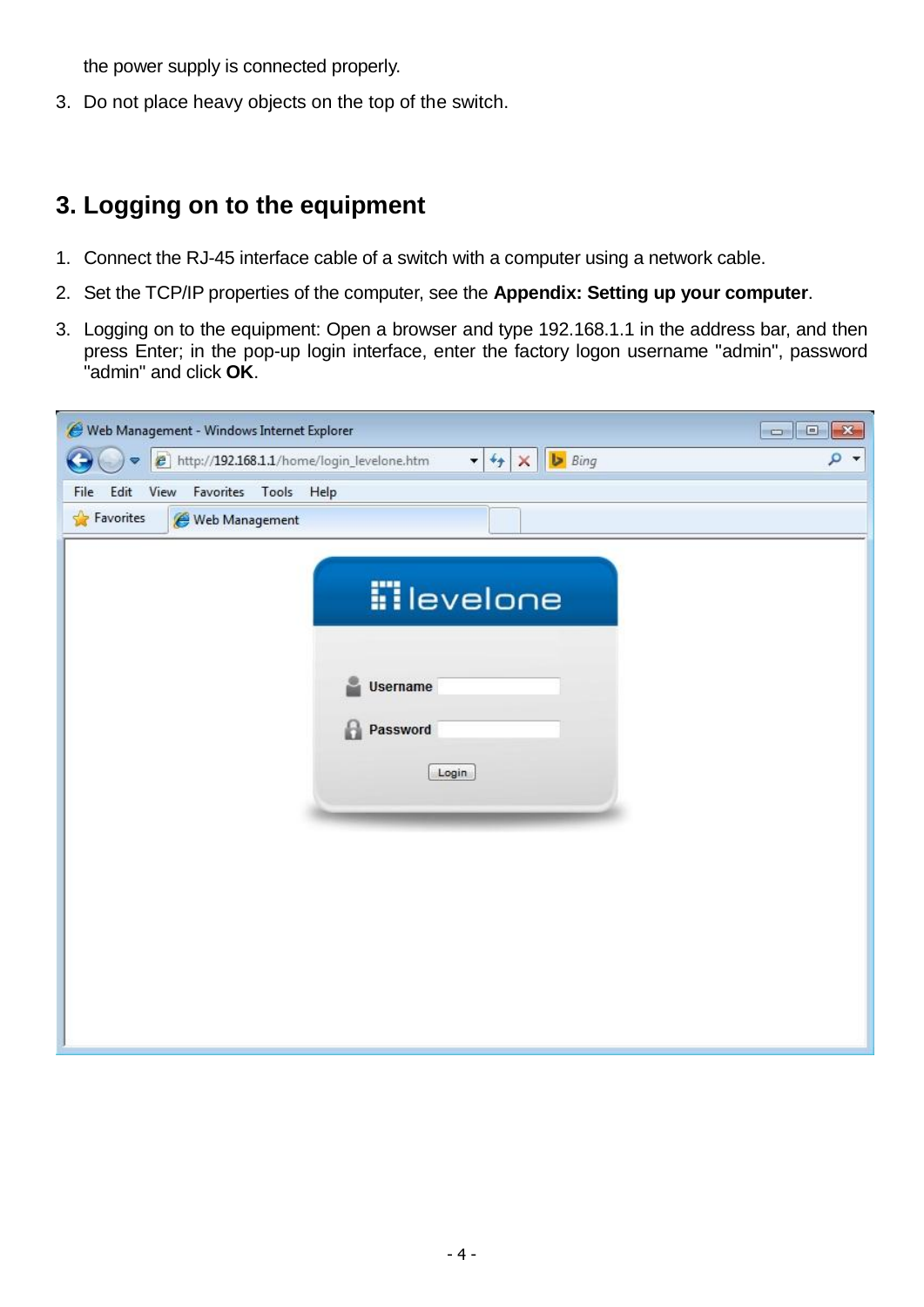# **Appendix: Setting up your computer**

- Windows 7
- 1. Click **Start—> Control Panel—> Network and Internet—> Network and Sharing Center—> Change adapter settings**, right click **Local connection** and select **Properties**;



2. Double-click **Internet Protocol 4 (TCP/IPv4)**;

| Networking                                                                                                                                                        | General                                                                                                                                                                               |
|-------------------------------------------------------------------------------------------------------------------------------------------------------------------|---------------------------------------------------------------------------------------------------------------------------------------------------------------------------------------|
| Connect using:<br>Realtek RTL8168B/8111B Family PCI-E Gigabit Ethernet                                                                                            | You can get IP settings assigned automatically if your network supports<br>this capability. Otherwise, you need to ask your network administrator<br>for the appropriate IP settings. |
| Configure                                                                                                                                                         | b Obtain an IP address automatically                                                                                                                                                  |
| This connection uses the following items:                                                                                                                         | O Use the following IP address:                                                                                                                                                       |
| <b>V Client for Microsoft Networks</b>                                                                                                                            | 192.168.1.2<br>IP address:                                                                                                                                                            |
| <b>v</b> educ <sup>s</sup> Packet Scheduler<br>File and Printer Sharing for Microsoft Networks                                                                    | Subnet mask:<br>255 . 255 . 255 . 0                                                                                                                                                   |
| A Internet Protocol Version 6 (TCP/IPv6)<br>A Internet Protocol Version 4 (TCP/IPv4)                                                                              | Default gateway:<br>$-18$<br>ALC: Y                                                                                                                                                   |
| Link-Layer Topology Discovery Mapper I/O Driver                                                                                                                   | Obtain DNS server address automatically                                                                                                                                               |
| Link-Layer Topology Discovery Responder                                                                                                                           | · Use the following DNS server addresses:                                                                                                                                             |
|                                                                                                                                                                   | Preferred DNS server:<br>×.                                                                                                                                                           |
| Install<br><b>Uninstall</b><br><b>Properties</b><br><b>Description</b>                                                                                            | Alternate DNS server:<br>3                                                                                                                                                            |
| Transmission Control Protocol/Internet Protocol. The default<br>wide area network protocol that provides communication<br>across diverse interconnected networks. | Validate settings upon exit<br>Advanced                                                                                                                                               |

3. Set the computer's IP address: The computer's IP address should be any one of the following free IP addresses 192.168.1.2  $\sim$  192.168.1.254, and then click OK, to return to the previous page, click **OK**.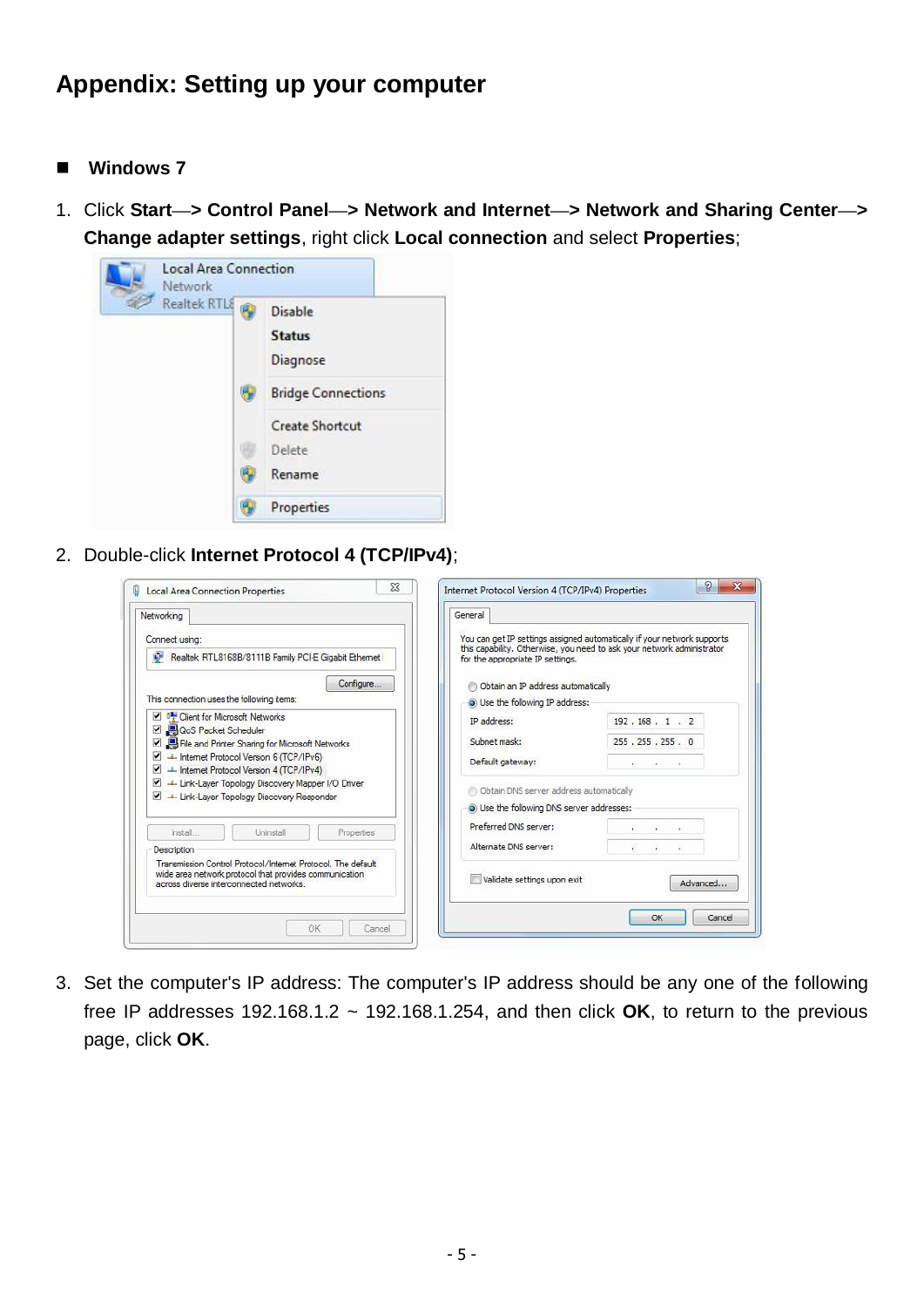# <span id="page-6-0"></span>**Deutsch**

# **Lieferumfang**

Dieses Produkt wird mit folgendem Zubehör geliefert; bitte prüfen Sie den Lieferumfang sorgfältig. Falls ein Teil fehlen oder beschädigt sein sollte, wenden Sie sich bitte möglichst bald an Ihren örtlichen Händler.

| Seriennummer | <b>Name</b>                                   | Anzahl | <b>Hinweis</b> |
|--------------|-----------------------------------------------|--------|----------------|
|              | Hauptgerät                                    | 1      | Erforderlich   |
| 2            | Netzkabel                                     | 1      | Erforderlich   |
| 3            | Schnellinstallationsanleitung                 | 1      | Erforderlich   |
| 4            | L-förmige Halterung und anderes<br>Zubehör    | 1      | Erforderlich   |
| 5            | CD mit Anleitung und<br>Schnellstartanleitung | 1      | Erforderlich   |

### **1. Installation vorbereiten**

Bitte halten Sie für eine reibungslose Installation folgende Dinge bereit:

- Installationswerkzeuge, einschließlich: Phillips-Schraubendreher, Antistatik-Armband etc.
- Anschlusskabel, wie Netzwerkkabel, Glasfaserkabel, Glasfasermodul etc.
- Relevante Geräte, wie Steckdosen, Hub, Switch, Router etc.



Die Installationsumgebung für den Switch muss folgende Anforderungen erfüllen:

- 1. Der Switch darf keinem direkten Sonnenlicht, keiner Hitze und keinen Quellen starker elektromagnetischer Störungen ausgesetzt sein.
- 2. Der Switch muss an einem kühlen, trockenen Ort platziert werden; halten Sie genügend Abstand zur Belüftung und Wärmeableitung rund um das Gerät ein.
- 3. Der Switch muss in Innenräumen bei Temperaturen von 0 bis 40 °C und einer Feuchtigkeit zwischen 10 und 90 % (nicht kondensierend) verwendet werden.

## **2. Geräteinstallation**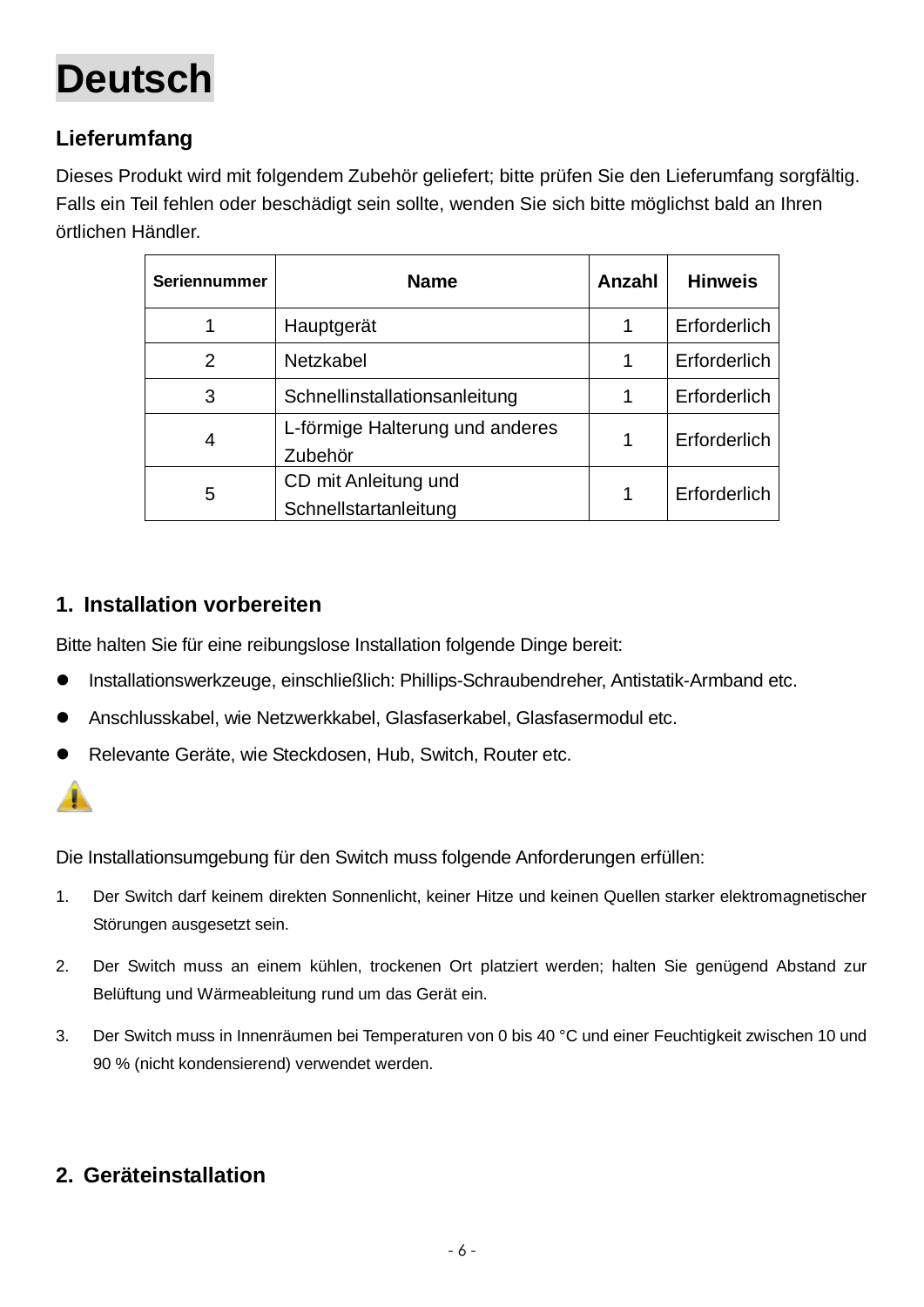## **In einem Rack**

Installieren Sie den Switch in einem 19-Zoll-Standardrack, befolgen Sie die nachstehenden Installationsschritte:

- 1. Prüfen Sie Erdung und Stabilität des Rack;
- 2. Installieren Sie die beiden mitgelieferten L-förmigen Halterungen an beiden Seiten der Switch-Blende; befestigen Sie sie mit den mitgelieferten Schrauben;
- 3. Platzieren Sie den Switch an der geeigneten Position im Rack, stützen Sie ihn durch eine Ablage;
- 4. Sichern Sie die L-förmigen Halterungen an den Führungsschlitzen an beiden Enden des Racks, damit der Switch stabil horizontal montiert werden kann;
- 5. Verbinden Sie den Netzanschluss am Switch über das Netzkabel mit einer Steckdose.



## **Auf einem Arbeitstisch**

Installieren Sie den Switch auf einem Arbeitstisch, befolgen Sie die nachstehenden Installationsschritte:

- 1. Platzieren Sie den Switch mit seiner Unterseite nach oben auf einem ausreichend großen, stabilen und angemessen geerdeten Arbeitstisch;
- 2. Entfernen Sie die Schutzfolie an den Füßen und befestigen Sie die 4 Auflagen in den 4 runden Schlitzen an der Unterseite des Gehäuses;
- 3. Drehen Sie den Switch um und stellen Sie ihn so auf den Arbeitstisch, dass er stabil steht;
- 4. Verbinden Sie den Netzanschluss am Switch über das Netzkabel mit einer Steckdose.





- 1. Der Switch arbeitet mit 100 bis 240 V Wechselspannung bei 50/60 Hz; achten Sie darauf, dass Stromversorgung und Erdung normal funktionieren, bevor Sie das Gerät einschalten.
- 2. Bitte prüfen Sie nach dem Einschalten, ob die Betriebsanzeige am Switch leuchtet; dies zeigt an, dass das Gerät richtig an die Stromversorgung angeschlossen ist.
- 3. Stellen Sie keine schweren Gegenstände auf den Switch.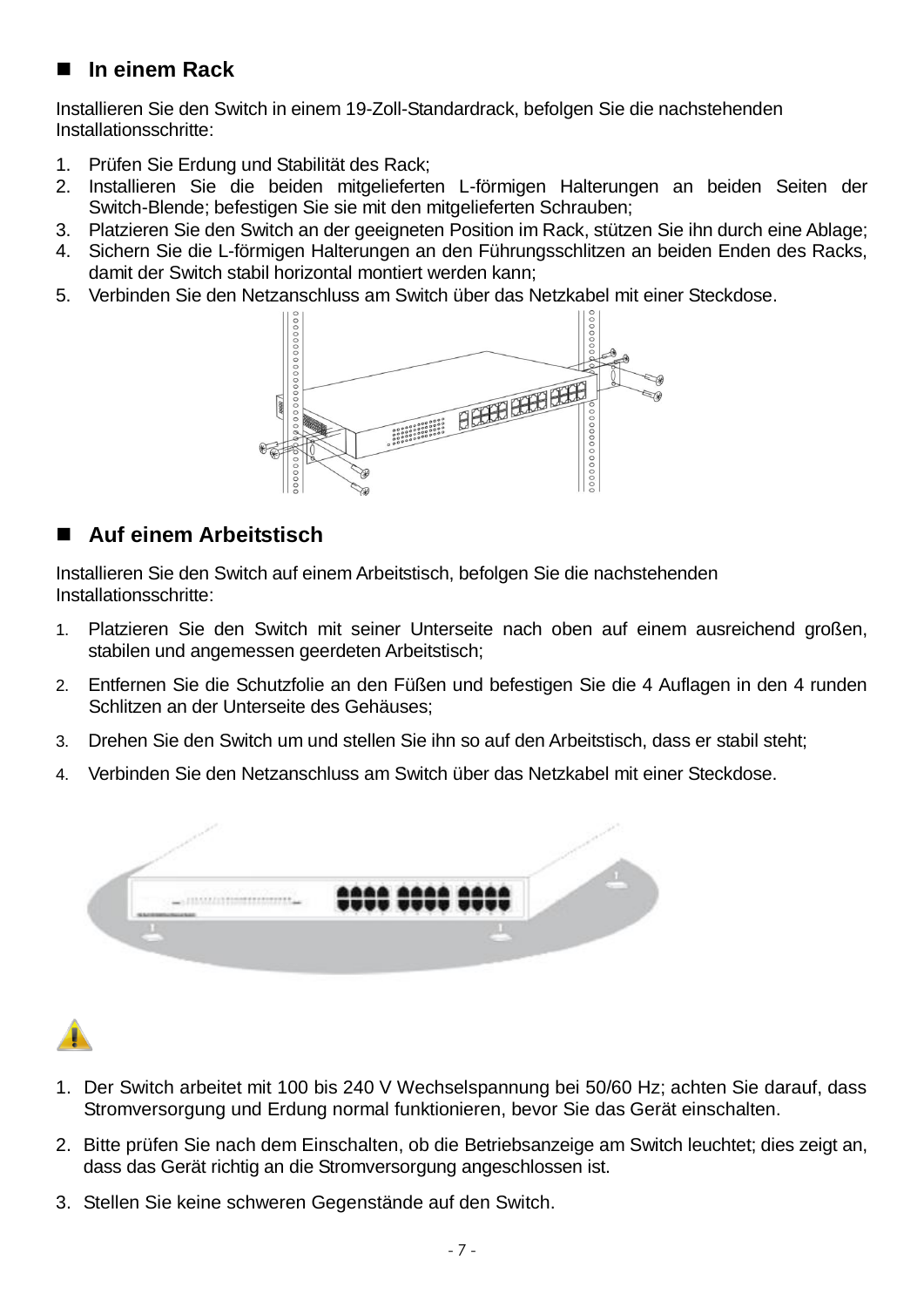# **3. Am Gerät anmelden**

- 1. Verbinden Sie den RJ-45-Anschluss am Switch über ein Netzwerkkabel mit einem Computer.
- 2. Stellen Sie die TCP/IP-Eigenschaften des Computers ein; siehe **Anhang: Ihren Computer einrichten**.
- 3. Am Gerät anmelden: Öffnen Sie einen Browser und geben Sie 192.168.1.1 in die Adresszeile ein, drücken Sie anschließend Enter; geben Sie am eingeblendeten Anmeldebildschirm den werkseitigen Benutzernamen "admin" und das Kennwort "admin" ein, klicken Sie dann auf **OK**.

| Web Management - Windows Internet Explorer                                                                                           | $\begin{array}{c c c c c} \hline \multicolumn{1}{c }{\mathbf{C}} & \multicolumn{1}{c }{\mathbf{C}} & \multicolumn{1}{c }{\mathbf{X}} \end{array}$ |
|--------------------------------------------------------------------------------------------------------------------------------------|---------------------------------------------------------------------------------------------------------------------------------------------------|
| $\mathbf{v}$ $\mathbf{t}$ $\mathbf{y}$ $\mathbf{X}$ $\mathbf{b}$ Bing<br>http://192.168.1.1/home/login_levelone.htm<br>$\Rightarrow$ | ۹<br>$\overline{\phantom{a}}$                                                                                                                     |
| Edit<br>View<br>Favorites<br>Tools<br>Help<br>File                                                                                   |                                                                                                                                                   |
| <b>Favorites</b><br>Web Management                                                                                                   |                                                                                                                                                   |
| <b>ii</b> levelone<br>Username<br>Password<br>Н<br>Login                                                                             |                                                                                                                                                   |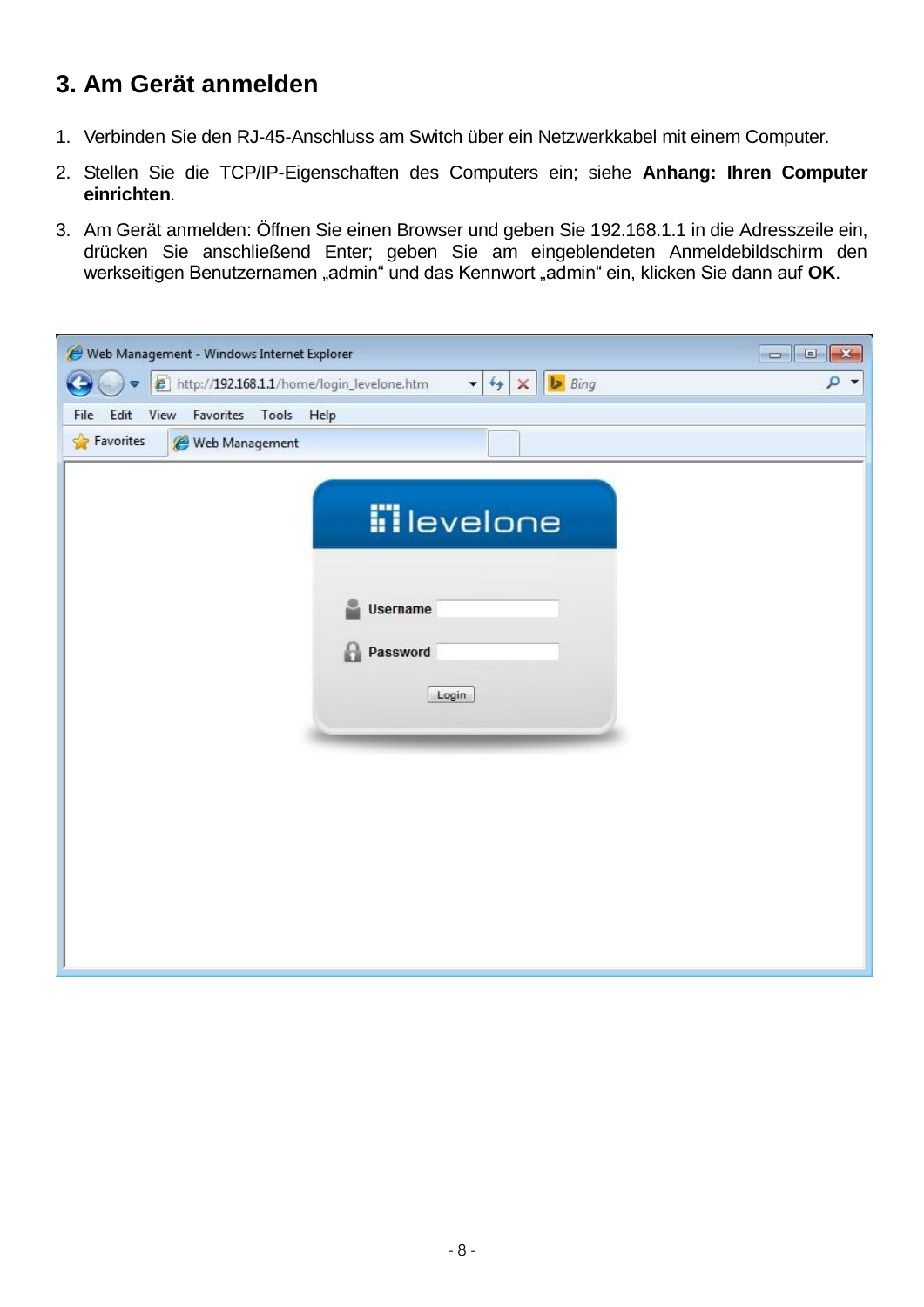# **Anhang: Ihren Computer einrichten**

#### ■ Windows 7

1. Klicken Sie auf **Start —> Systemsteuerung —> Netzwerk und Internet —> Netzwerk- und Freigabecenter —> Adaptereinstellungen ändern**, rechtsklicken Sie auf **LAN-Verbindung**  und wählen Sie **Eigenschaften**;



2. Doppelklicken Sie auf **Internetprotokoll 4 (TCP/IPv4)**;

| Networking<br>Connect using:                                                                                                                                      | General                                                                              | You can get IP settings assigned automatically if your network supports |
|-------------------------------------------------------------------------------------------------------------------------------------------------------------------|--------------------------------------------------------------------------------------|-------------------------------------------------------------------------|
| Realtek RTL8168B/8111B Family PCI-E Gigabit Ethernet                                                                                                              | for the appropriate IP settings.                                                     | this capability. Otherwise, you need to ask your network administrator  |
| Configure                                                                                                                                                         | <b>Obtain an IP address automatically</b>                                            |                                                                         |
| This connection uses the following items:                                                                                                                         | O Use the following IP address:                                                      |                                                                         |
| <b>V Client for Microsoft Networks</b><br><b>D</b> QoS Packet Scheduler                                                                                           | IP address:                                                                          | 192.168.1.2                                                             |
| File and Printer Sharing for Microsoft Networks<br>▼                                                                                                              | Subnet mask:                                                                         | 255 . 255 . 255 . 0                                                     |
| A Internet Protocol Version 6 (TCP/IPv6)<br>A Lemet Protocol Version 4 (TCP/IPv4)                                                                                 | Default gateway:                                                                     | All the second                                                          |
| Link-Layer Topology Discovery Mapper I/O Driver<br>Link-Layer Topology Discovery Responder                                                                        | Obtain DNS server address automatically<br>· Use the following DNS server addresses: |                                                                         |
| Install<br><b>Uninstall</b><br>Properties                                                                                                                         | Preferred DNS server:                                                                | ×.                                                                      |
| <b>Description</b>                                                                                                                                                | Alternate DNS server:                                                                | 窓<br>$\sim$                                                             |
| Transmission Control Protocol/Internet Protocol. The default<br>wide area network protocol that provides communication<br>across diverse interconnected networks. | Validate settings upon exit                                                          | Advanced                                                                |

3. IP-Adresse des Computers einrichten: Die IP-Adresse des Computers sollte eine der folgenden freien IP-Adressen 192.168.1.2 bis 192.168.1.254 sein; klicken Sie dann zum Zurückkehren zur vorherigen Seite auf **OK** und dann erneut auf **OK**.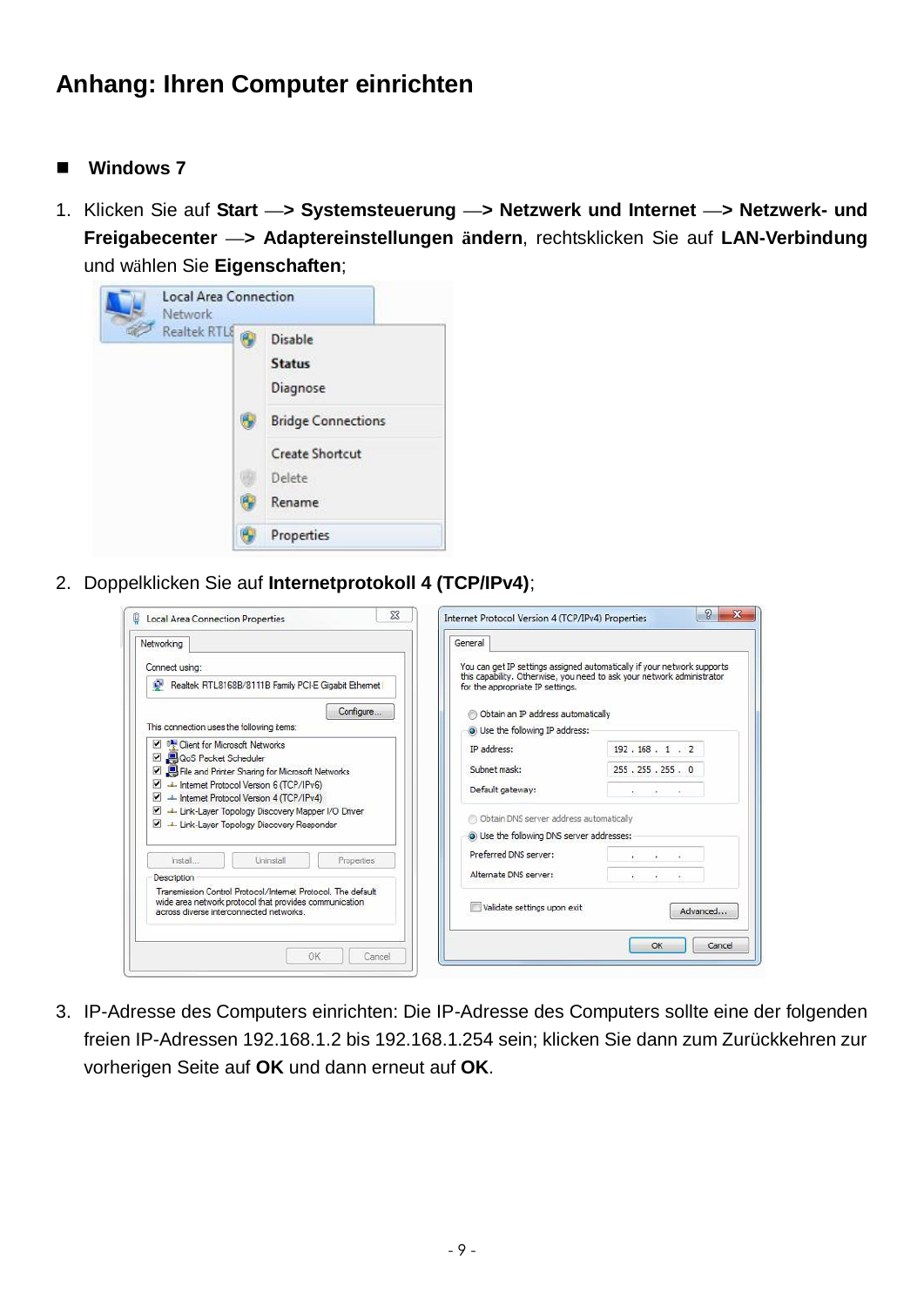# <span id="page-10-0"></span>**Français**

# **Contenu de l'emballage**

Ce produit est livré avec les accessoires suivants dans la boîte ; veuillez les vérifier attentivement. Si l'un des accessoires est manquant ou endommagé, veuillez contacter rapidement votre revendeur local.

| <b>Numéro</b><br>de série | <b>Nom</b>                                           | Quantité | Remarque |
|---------------------------|------------------------------------------------------|----------|----------|
| 1                         | Unité maître                                         |          | Requis   |
| 2                         | Cordon d'alimentation                                |          | Requis   |
| 3                         | Guide d'installation rapide                          | 1        | Requis   |
| 4                         | Support en forme de L et autres                      |          | Requis   |
| 5                         | CD-ROM avec manuel et guide<br>d'installation rapide | 1        | Requis   |

## **1. Préparation pour l'installation**

Pour une installation facile, veuillez préparer les éléments suivants :

- Outils d'installation, comprenant : Tournevis Phillips, bracelet antistatique, etc.
- Câbles de raccordement, tels que câble réseau, fibre optique, module de fibre optique, etc.
- Dispositifs liés, tels que prises électriques, concentrateur, commutateur, routeur, etc.



L'environnement d'installation du commutateur doit répondre aux exigences suivantes :

- 1. Le commutateur doit éviter la lumière directe du soleil, être éloigné de la chaleur et des sources de fortes interférences électromagnétiques.
- 2. Le commutateur doit être placé dans un lieu frais et sec. Il doit y avoir suffisamment d'espacement pour la dissipation de la chaleur tout autour à des fins de ventilation et de dissipation de la chaleur.

Le commutateur doit fonctionner dans un environnement intérieur avec une température comprise entre 0 °C et 40 °C et une humidité comprise entre 10 % et 90 % sans condensation.

## **2. Installation de l'équipement**

## **Il est installé dans le rack**

Installez le commutateur sur un rack standard de 19 pouces, avec les étapes d'installation suivantes :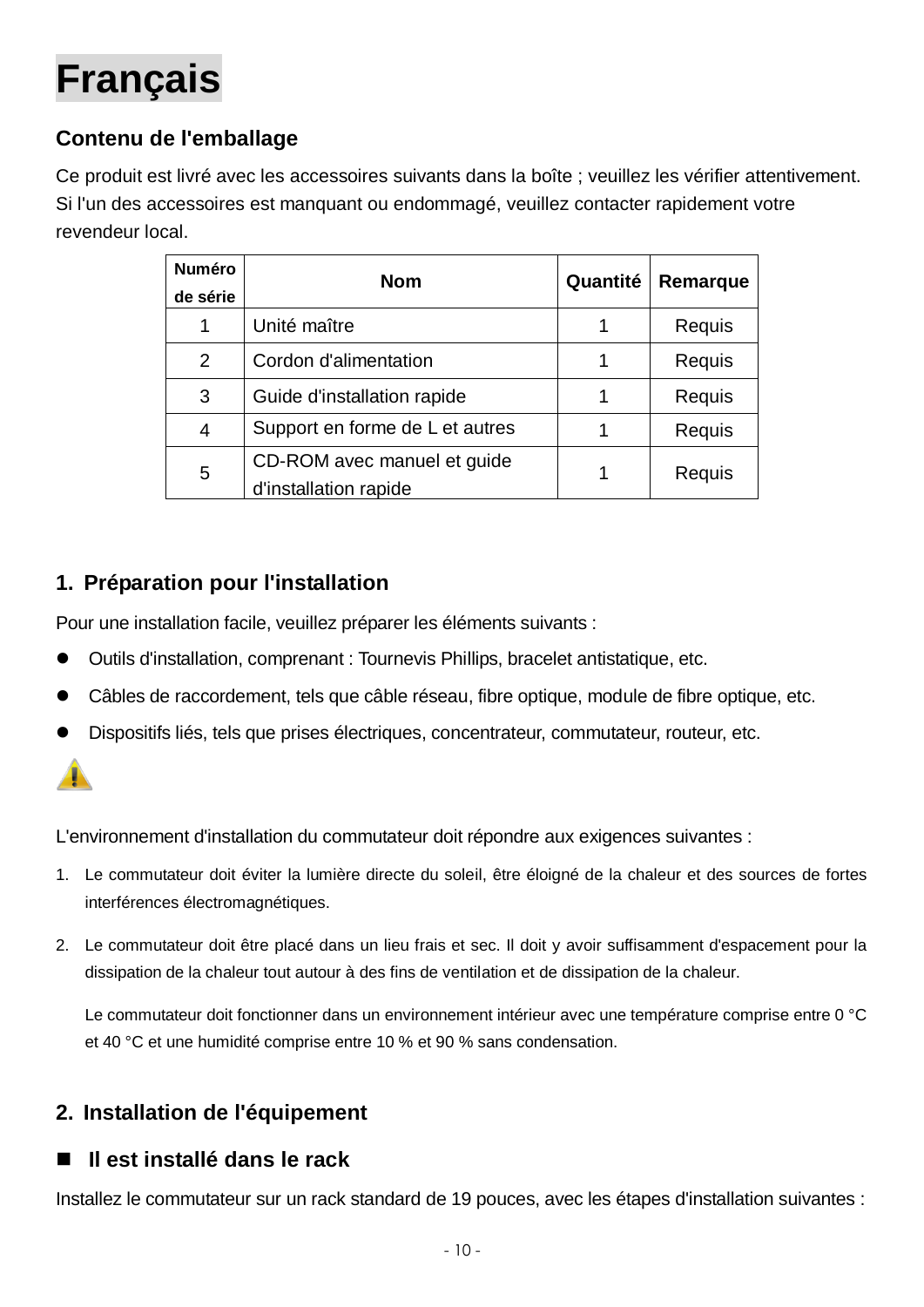- 1. Vérifiez la mise à la terre et la stabilité du rack ;
- 2. Installez les deux supports en forme de L provenant des accessoires sur les deux côtés du panneau du commutateur et fixez-les avec les vis provenant des accessoires ;
- 3. Placez le commutateur dans un emplacement approprié du rack et soutenez-le à l'aide d'un plateau ;
- 4. Fixez solidement les supports en forme de L sur les fentes de guidage fixées aux deux extrémités du rack, pour vous assurer que le commutateur puisse être monté sur le rack d'une manière stable et horizontale ;
- 5. Utilisez un cordon d'alimentation pour brancher le connecteur d'alimentation à interrupteur sur la prise électrique.



### **Installé sur la table de travail**

Installez le commutateur sur une table de travail, avec les étapes d'installation suivantes :

- 1. Placez le commutateur avec sa base orientée vers le haut sur une table de travail suffisamment grande, stable et correctement mise à la terre ;
- 2. Retirez le papier adhésif de protection du patin pour pied et collez les 4 patins dans les 4 emplacements ronds au fond du boîtier ;
- 3. Retournez le commutateur et placez-le sur la table de travail de manière stable ;
- 4. Utilisez un cordon d'alimentation pour brancher le connecteur d'alimentation à interrupteur sur la prise électrique.



- 1. Le commutateur fonctionne avec une alimentation secteur CA 100-240 V 50/60 Hz, assurez-vous que l'alimentation électrique et la mise à la terre sont normales avant de mettre sous tension.
- 2. Après avoir mis sous tension, veuillez vérifier que l'indicateur d'alimentation (Alimentation) du commutateur est allumé, si tel est le cas, il indique que l'alimentation électrique est branchée correctement.
- 3. Ne placez pas d'objets lourds sur le commutateur.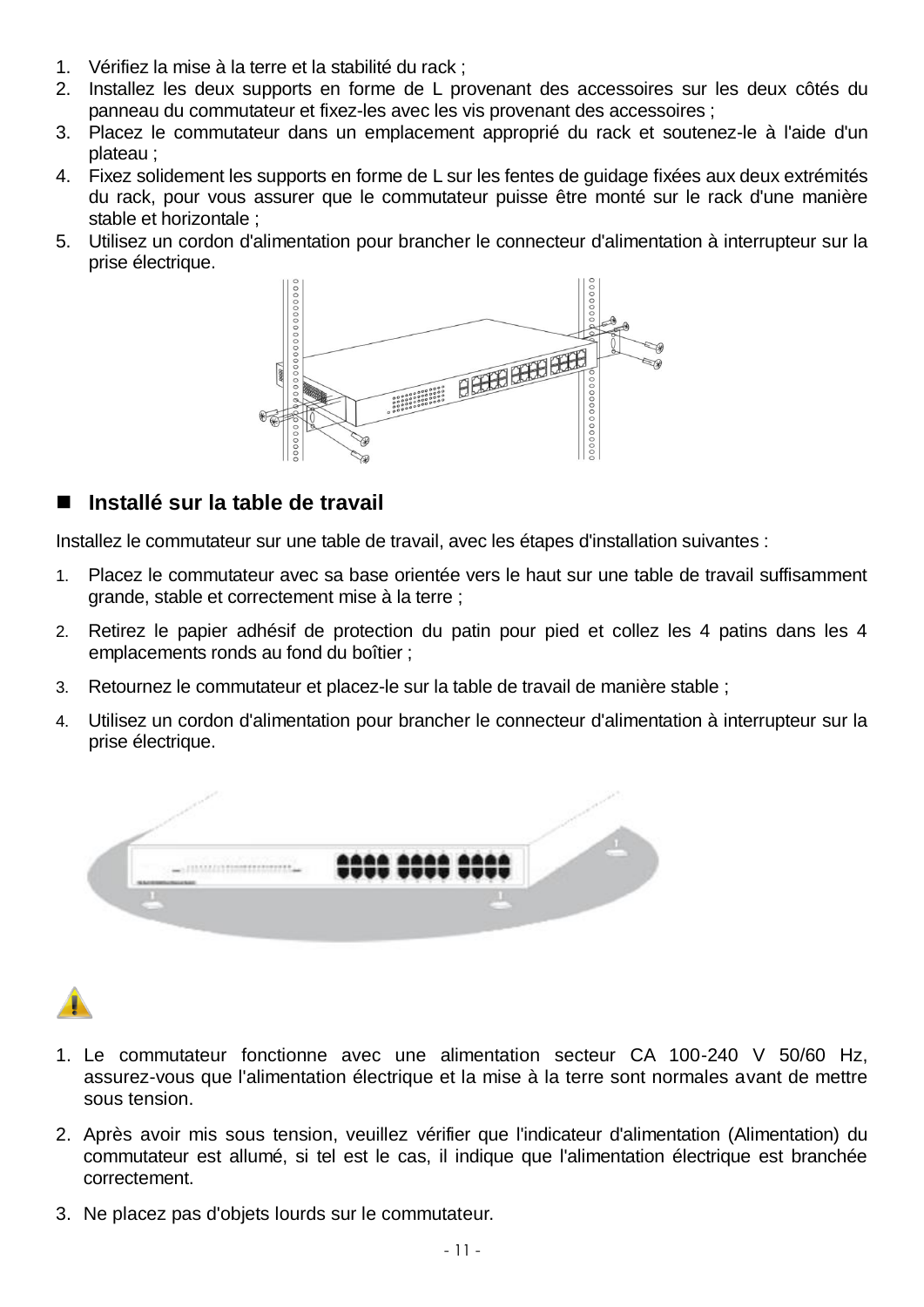# **3. Connexion à l'équipement**

- 1. Raccordez le câble d'interface RJ-45 d'un commutateur à un ordinateur avec un câble réseau.
- 2. Définissez les propriétés TCP/IP de l'ordinateur, consultez l'**Annexe : Configurer votre ordinateur**.
- 3. Connexion à l'équipement : Ouvrez un navigateur et saisissez 192.168.1.1 dans la barre d'adresse, puis appuyez sur Entrée ; dans l'interface contextuelle de connexion, saisissez le nom d'utilisateur de connexion d'usine « admin », le mot de passe « admin » et cliquez sur **OK**.

| ۔ م<br>$\mathbf{v}$ $\mathbf{t}$ $\mathbf{y}$ $\mathbf{X}$ $\mathbf{b}$ Bing<br>http://192.168.1.1/home/login_levelone.htm<br>$\Rightarrow$<br>Edit<br>View<br>Favorites<br>Tools<br>File<br>Help<br><b>Favorites</b><br>Web Management<br><b>ii</b> levelone<br>Username<br>Password<br>Н<br>Login | Web Management - Windows Internet Explorer |
|-----------------------------------------------------------------------------------------------------------------------------------------------------------------------------------------------------------------------------------------------------------------------------------------------------|--------------------------------------------|
|                                                                                                                                                                                                                                                                                                     |                                            |
|                                                                                                                                                                                                                                                                                                     |                                            |
|                                                                                                                                                                                                                                                                                                     |                                            |
|                                                                                                                                                                                                                                                                                                     |                                            |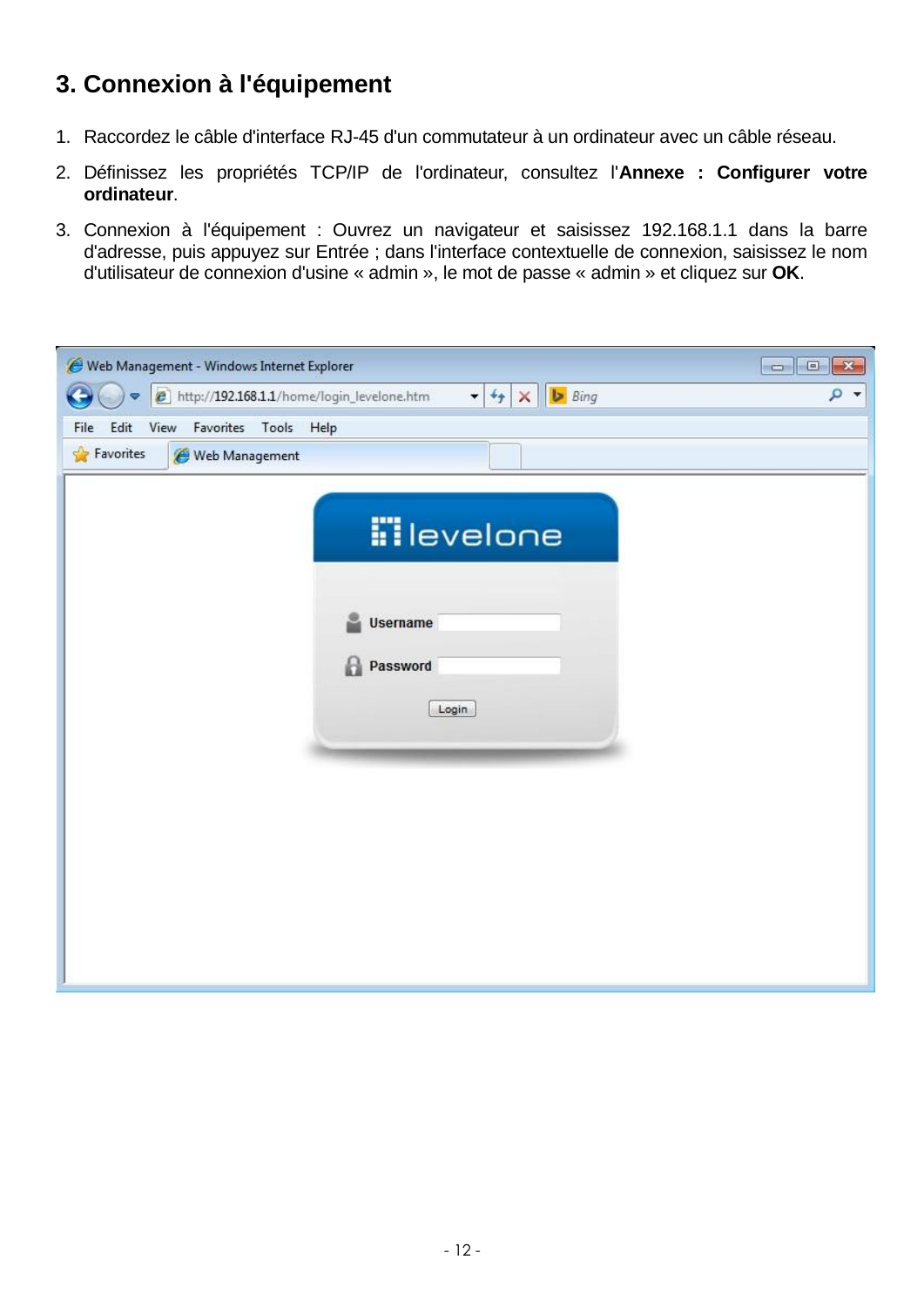# **Annexe : Configurer votre ordinateur**

#### ■ Windows 7

1. Cliquez sur **Démarrer—> Panneau de configuration—> Réseau et Internet—> Centre réseau et partage—> Modifier les paramètres de l'adaptateur**, faites un clic droit sur **Connexion locale** et sélectionnez **Propriétés**;



2. Double-cliquez sur **Internet Protocol 4 (TCP/IPv4)**;

| Networking<br>Connect using:                                                                                                                                      | General<br>You can get IP settings assigned automatically if your network supports                         |                       |
|-------------------------------------------------------------------------------------------------------------------------------------------------------------------|------------------------------------------------------------------------------------------------------------|-----------------------|
| Realtek RTL8168B/8111B Family PCI-E Gigabit Ethernet                                                                                                              | this capability. Otherwise, you need to ask your network administrator<br>for the appropriate IP settings. |                       |
| Configure                                                                                                                                                         | <b>Obtain an IP address automatically</b>                                                                  |                       |
| This connection uses the following items:                                                                                                                         | O Use the following IP address:                                                                            |                       |
| <b>V Client for Microsoft Networks</b><br>QoS Packet Scheduler                                                                                                    | IP address:                                                                                                | 192.168.1.2           |
| File and Printer Sharing for Microsoft Networks<br>▼                                                                                                              | Subnet mask:                                                                                               | 255 . 255 . 255 . 0   |
| A Internet Protocol Version 6 (TCP/IPv6)<br>A + Internet Protocol Version 4 (TCP/IPv4)                                                                            | Default gateway:                                                                                           | 400 140 140           |
| Link-Laver Topology Discovery Mapper I/O Driver<br>Link-Layer Topology Discovery Responder                                                                        | Obtain DNS server address automatically                                                                    |                       |
|                                                                                                                                                                   | · Use the following DNS server addresses:                                                                  |                       |
| Install<br><b>Uninstall</b><br>Properties                                                                                                                         | Preferred DNS server:                                                                                      | 43<br>$\overline{a}$  |
| Description                                                                                                                                                       | Alternate DNS server:                                                                                      | $\dddot{\phantom{1}}$ |
| Transmission Control Protocol/Internet Protocol. The default<br>wide area network protocol that provides communication<br>across diverse interconnected networks. | Validate settings upon exit                                                                                | Advanced              |

3. Définir l'adresse IP de l'ordinateur : L'adresse IP de l'ordinateur doit être l'une des adresses IP libres suivantes 192.168.1.2 à 192.168.1.254, puis cliquez sur **OK**, pour retourner à la page précédente, cliquez sur **OK**.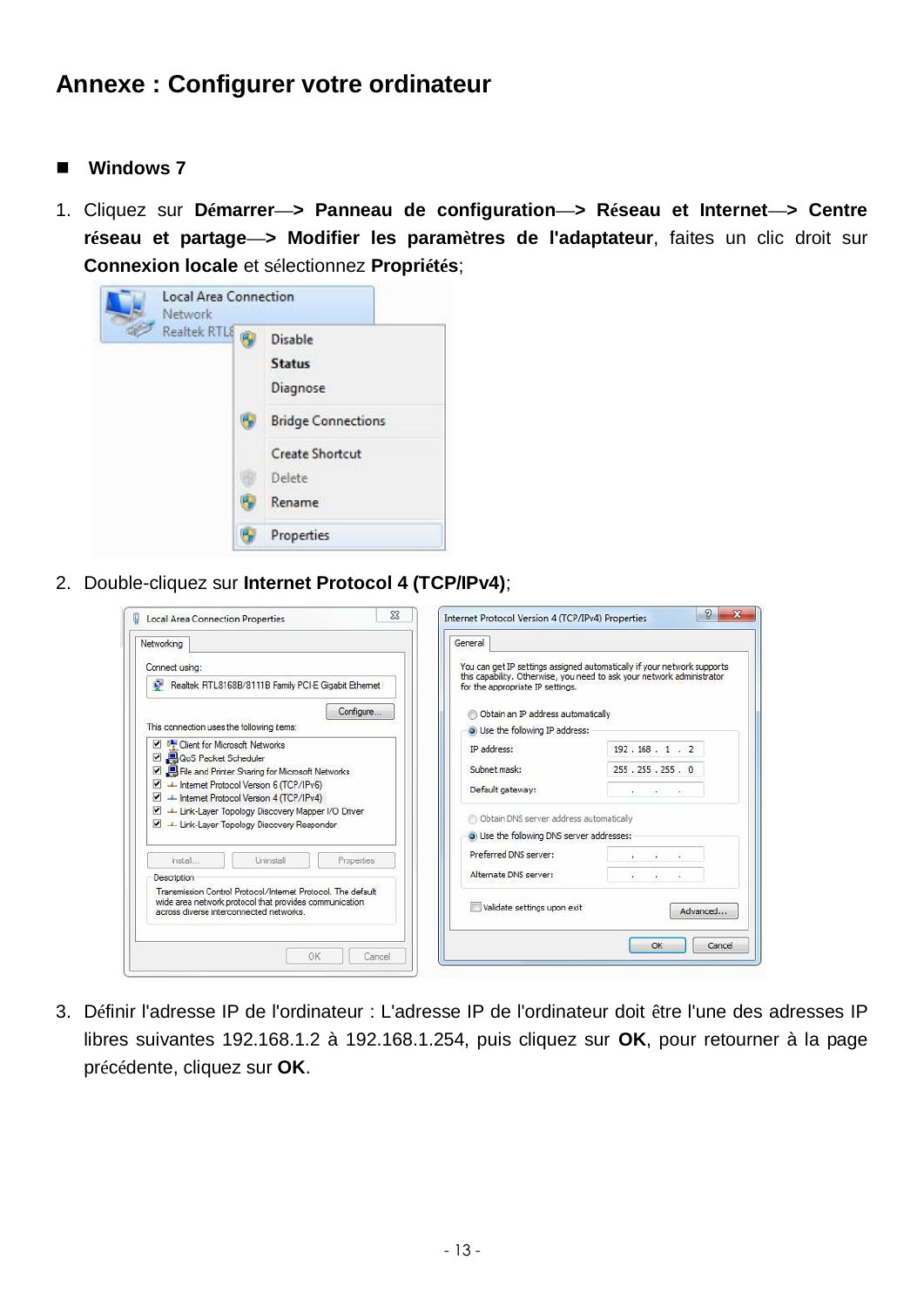# <span id="page-14-0"></span>**Español**

# **Contenido del paquete**

Este producto se proporciona con los siguientes accesorios incluidos en el paquete; compruébelos minuciosamente. Si alguno de los accesorios falta o está dañado, póngase en contacto con nuestro distribuidor a tiempo.

| <b>Número</b><br>de serie | <b>Nombre</b>                                           | <b>Cantidad</b> | <b>Nota</b> |
|---------------------------|---------------------------------------------------------|-----------------|-------------|
| 1                         | Unidad maestra                                          | 1               | Necesaria   |
| 2                         | Cable de alimentación                                   | 1               | Necesario   |
| 3                         | Guía de instalación rápida                              |                 | Necesaria   |
| 4                         | Soporte con forma de L y otros                          |                 | Requerido   |
| 5                         | CD-ROM con el manual y la guía de<br>instalación rápida | 1               | Requerido   |

### **1. Prepararse para la instalación**

Para llevar a cabo una instalación sin problemas, prepare los siguientes elementos:

- Herramientas de instalación: destornillador Phillips, correa antiestática para la muñeca, etc.
- Cables de conexión, como el cable de red, la fibra óptica, el módulo de fibra óptica, etc.
- Dispositivos relacionados, como tomas de corriente eléctrica, concentrador, conmutador, enrutador, etc.



El entorno de instalación para el conmutador debe cumplir los siguientes requisitos:

- 1. El conmutador no debe exponerse a la luz solar directa, debe estar alejado de fuentes de calor y de interferencias electromagnéticas intensas.
- 2. El conmutador debe colocarse en un lugar frío y seco, y debe haber un espacio suficiente para disipar el calor completamente a su alrededor para conseguir la ventilación y la disipación de calor adecuadas.
- 3. El conmutador debe funcionar en interiores con una temperatura de entre 0 °C y 40 °C y una humedad de entre 10 % y 90 % sin condensación.

## **2. Instalación del equipo**

### **Se instala en el bastidor**

Instale el conmutador en un bastidor estándar de 19 pulgadas y siga los pasos de instalación que se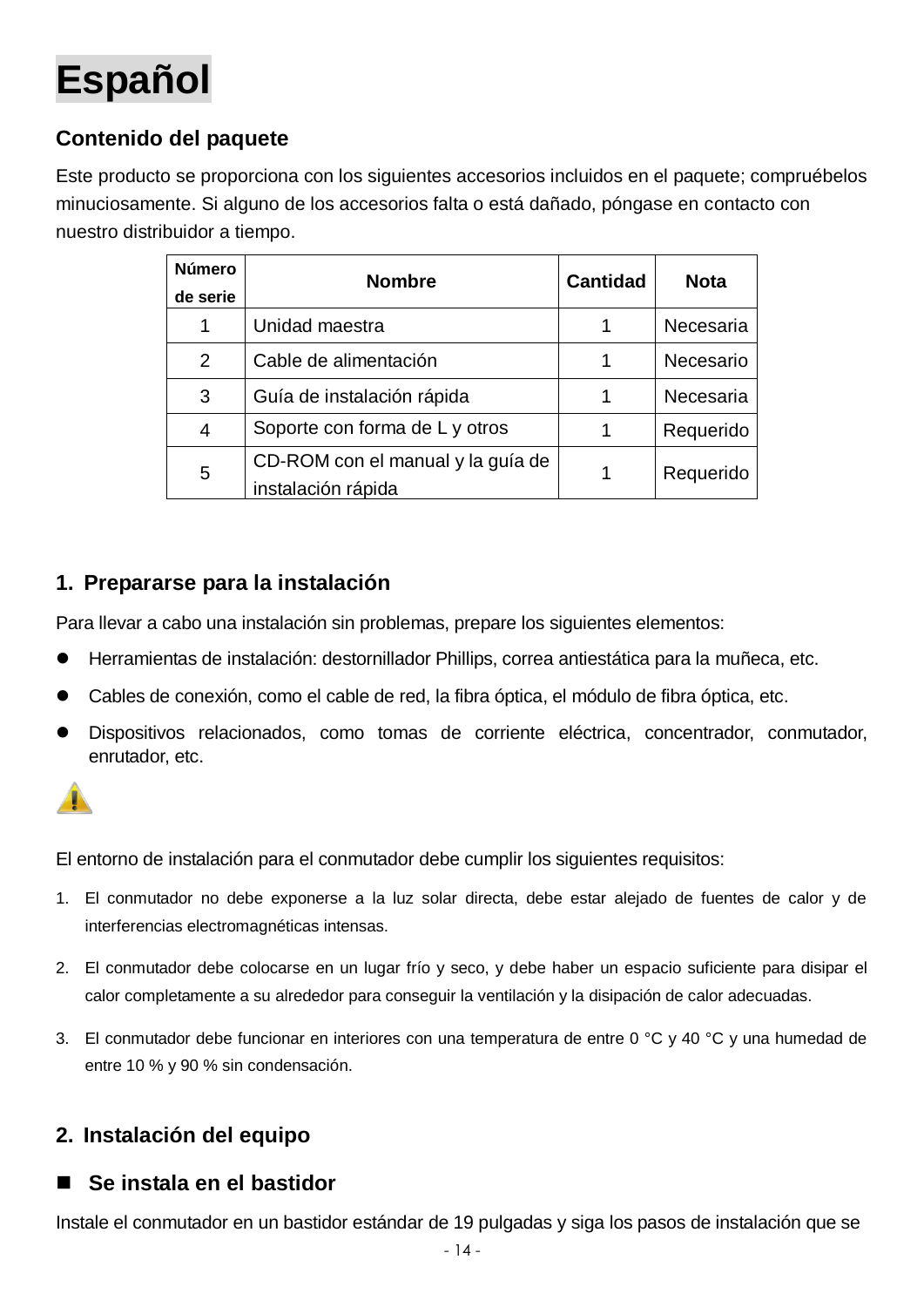indican a continuación:

- 1. Compruebe la toma de tierra y la estabilidad del bastidor;
- 2. Instale los dos soportes con forma de L de los accesorios en ambos lados del panel de conmutación y fíjelos con los tornillos incluidos con los accesorios;
- 3. Coloque el conmutador en la ubicación adecuada del bastidor y apóyelo utilizando una bandeja;
- 4. Fije los soportes con forma de L en la ranuras de guía fijadas a ambos extremos del bastidor para garantizar que el conmutador se puede montar en dicho bastidor de una manera estable y horizontal;
- 5. Utilice un cable de alimentación para enchufar el conector de alimentación del conmutador a la toma de alimentación.



#### **Instalado en la mesa de trabajo**

Instale el conmutador en una mesa de trabajo y siga los pasos de instalación que se indican a continuación:

- 1. Coloque el conmutador con su parte inferior hacia arriba en una mesa de trabajo suficientemente grande, estable y correctamente conectada a tierra;
- 2. Quite el papel protector adhesivo del pie y pegue las 4 almohadillas en las 4 ranuras redondas situadas en la parte inferior de la carcasa respectivamente;
- 3. Dé la vuelta al conmutador y colóquelo en la mesa de trabajo de manera que quede estable;
- 4. Utilice un cable de alimentación para enchufar el conector de alimentación del conmutador a la toma de alimentación.



- 1. El conmutador utiliza corriente alterna con los valores de 100-240 V y 50/60 Hz. Asegúrese de que tanto la toma de alimentación, la toma de tierra están en buen estado antes de conectar la alimentación.
- 2. Después de conectar la alimentación, compruebe que el indicador de alimentación del conmutador (Alimentación) está encendido, en cuyo caso indica que el suministro eléctrico está conectado correctamente.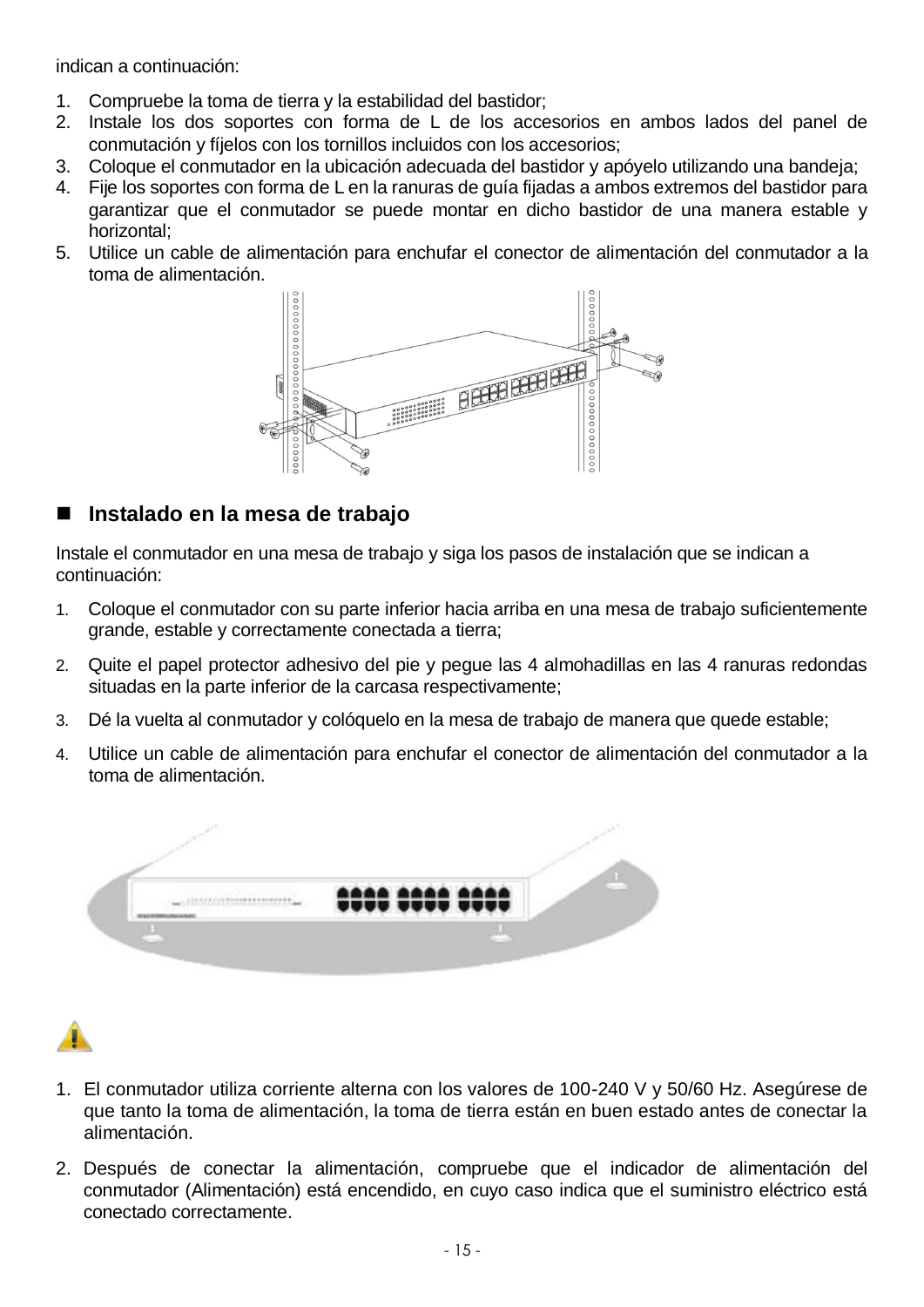3. No coloque objetos pesados sobre el conmutador.

# **3. Iniciar sesión en el equipo**

- 1. Conecte el cable de interfaz RJ-45 de un conmutador con un equipo mediante un cable de red.
- 2. Establezca las propiedades TCP/IP del equipo. Consulte el **Apéndice: Configurar el equipo**.
- 3. Iniciar sesión en el equipo: abra un explorador y escriba 192.168.1.1 en la barra de direcciones y, a continuación, presione entrar. En la interfaz de inicio de sesión desplegable, introduzca el nombre de usuario de inicio de sesión de fábrica ("admin"), la contraseña ("admin") y haga clic en **Aceptar**.

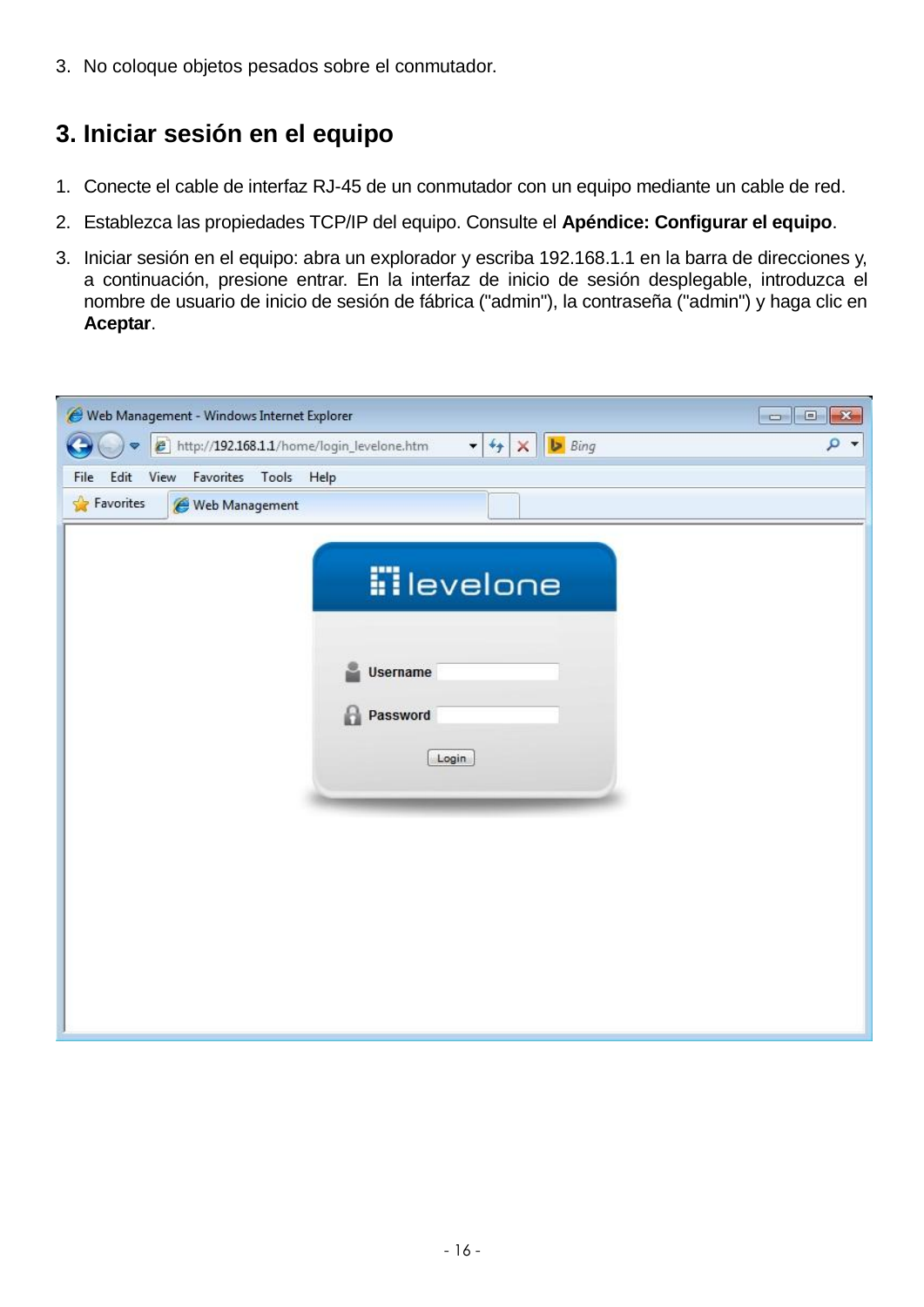# **Apéndice: Configurar el equipo**

#### ■ Windows 7

1. Haga clic en **Inicio—> Panel de control —> Redes e Internet —> Centro de redes y recursos compartidos —> Cambiar configuración del adaptador**, haga clic con el botón derecho en **Conexión local** y seleccione **Propiedades**;



2. Haga doble clic en **Protocolo de Internet 4 (TCP/IPv4)**;

| Networking<br>Connect using:                                                                                                                                      | General<br>You can get IP settings assigned automatically if your network supports                         |
|-------------------------------------------------------------------------------------------------------------------------------------------------------------------|------------------------------------------------------------------------------------------------------------|
| Realtek RTL8168B/8111B Family PCI-E Gigabit Ethernet                                                                                                              | this capability. Otherwise, you need to ask your network administrator<br>for the appropriate IP settings. |
| Configure                                                                                                                                                         | <b>Obtain an IP address automatically</b>                                                                  |
| This connection uses the following items:                                                                                                                         | O Use the following IP address:                                                                            |
| <b>V Client for Microsoft Networks</b>                                                                                                                            | 192.168.1.2<br>IP address:                                                                                 |
| QoS Packet Scheduler<br>File and Printer Sharing for Microsoft Networks                                                                                           | Subnet mask:<br>255 . 255 . 255 . 0                                                                        |
| A Internet Protocol Version 6 (TCP/IPv6)<br>A + Internet Protocol Version 4 (TCP/IPv4)                                                                            | Default gateway:<br>All of the con-                                                                        |
| Link-Laver Topology Discovery Mapper I/O Driver<br>Link-Layer Topology Discovery Responder                                                                        | Obtain DNS server address automatically                                                                    |
|                                                                                                                                                                   | · Use the following DNS server addresses:                                                                  |
| Install<br><b>Uninstall</b><br>Properties                                                                                                                         | Preferred DNS server:<br>43<br>$\overline{a}$                                                              |
| <b>Description</b>                                                                                                                                                | Alternate DNS server:<br>$\mathbf{r}$                                                                      |
| Transmission Control Protocol/Internet Protocol. The default<br>wide area network protocol that provides communication<br>across diverse interconnected networks. | Validate settings upon exit<br>Advanced                                                                    |

3. Establezca la dirección IP del equipo: la dirección IP del equipo debe ser cualquiera de las siguientes direcciones IP disponibles: 192.168.1.2 ~ 192.168.1.254. A continuación, haga clic en **Aceptar** para volver a la página anterior y, por último, haga clic en **Aceptar**.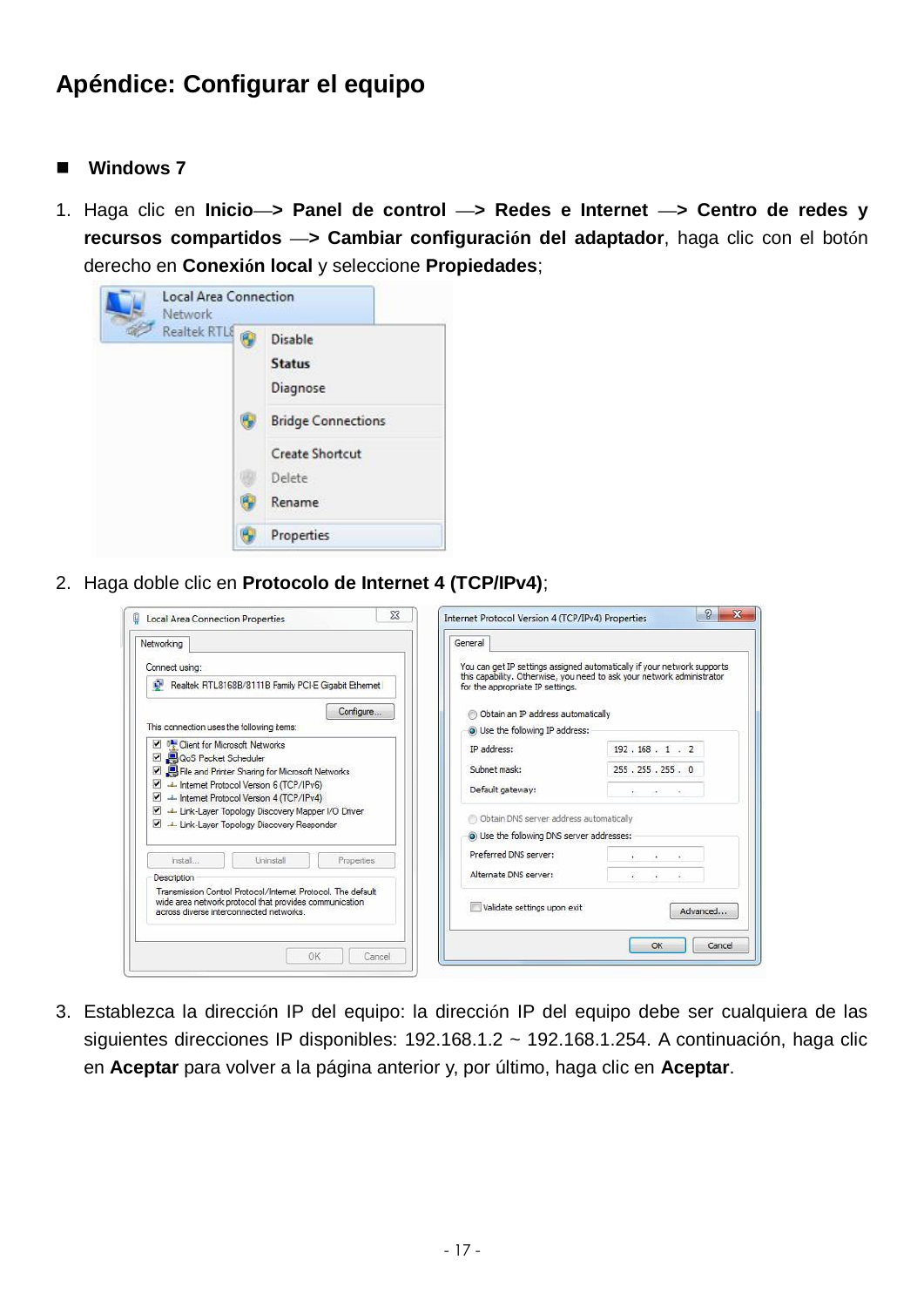# <span id="page-18-0"></span>**Italiano**

# **Contenuti della confezione**

Questo prodotto è fornito con i seguenti accessori; controllare attentamente che siano tutti presenti. Se uno degli accessori manca, o è danneggiato, contattare immediatamente il proprio rivenditore.

| <b>Numero</b><br>di serie | <b>Nome</b>                    | Quantità | <b>Nota</b> |
|---------------------------|--------------------------------|----------|-------------|
| 1                         | Unità principale               |          | Necessario  |
| 2                         | Cavo d'alimentazione           |          | Necessario  |
| 3                         | Guida all'installazione rapida |          | Necessario  |
| 4                         | Staffa a L ed altri accessori  |          | Necessario  |
| 5                         | CD-ROM con Manuale d'uso e     |          | Necessario  |

### **1. Preparazione per l'installazione**

Preparare i seguenti elementi per eseguire un'installazione corretta:

- Strumenti per l'installazione, includendo: Cacciavite a stella, fascetta da polso antistatica, eccetera.
- Cavi di collegamento, come cavo di rete, cavo a fibra ottica, modulo per fibra ottica, eccetera.
- Dispositivi correlati, come prese elettriche, hub, switch, router, eccetera.



L'ambiente di installazione dello switch deve soddisfare i seguenti requisiti:

- 1. Lo switch non deve essere esposto alla luce diretta del sole, deve essere tenuto lontano dal calore e dalle sorgenti di forti interferenze elettromagnetiche.
- 2. Lo switch deve essere collocato in un luogo fresco ed asciutto, e attorno ad esso ci deve essere spazio sufficiente per la dissipazione del calore, allo scopo di ventilazione e dissipazione del calore.
- 3. Lo switch deve lavorare in ambiente interno con una temperatura di 0° C ~ 40° C, e umidità del 10% ~ 90% senza condensa.

### **2. Attrezzature di installazione**

#### **Installazione su rack**

Installare lo switch su un rack standard da 19 pollici. La procedura di installazione è la seguente:

1. Controllare la messa a terra e la stabilità del rack;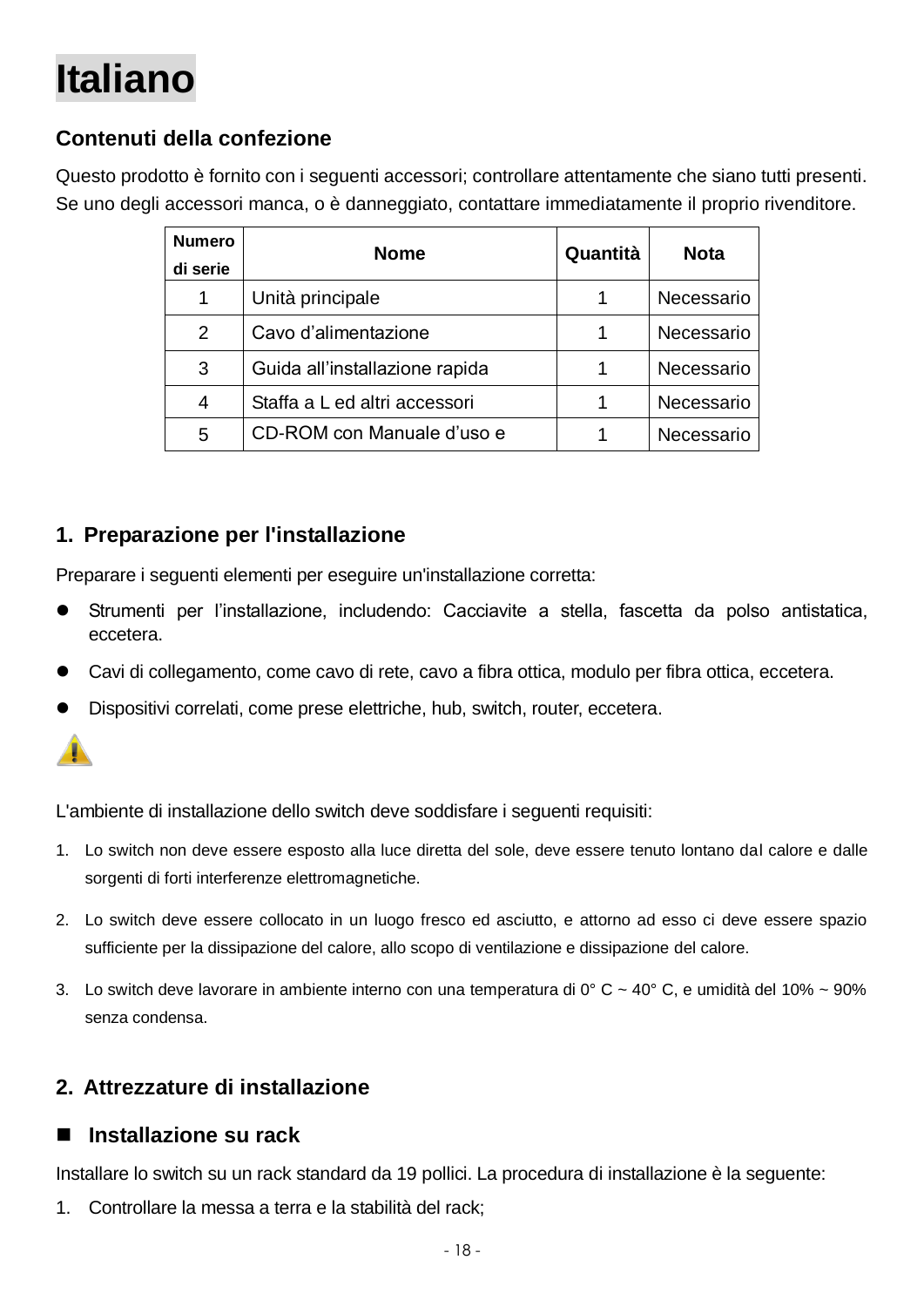- 2. Installare le due staffe a L, fornite in dotazione, su entrambi i lati del pannello dello switch, quindi fissarle con le viti fornite in dotazione;
- 3. Collocare lo switch nella posizione appropriata del rack, e sostenerlo utilizzando un cassetto;
- 4. Fissare le staffe a L sulle guide degli alloggi fissati su entrambe le estremità del rack, per assicurare che lo switch può essere montato sul rack in modo stabile e orizzontale;
- 5. Utilizzare un cavo di alimentazione per collegare il connettore di alimentazione dello switch alla presa di corrente.



### **Installazione su piano di lavoro**

Installare lo switch su un tavolo. La procedura di installazione è la seguente:

- 1. Collocare lo switch appoggiandone il fondo su un piano di lavoro sufficientemente spazioso, stabile e con corretta messa a terra;
- 2. Rimuovere la carta adesiva protettiva dai piedini ed attaccare i 4 piedini nei 4 fori rotondi sulla parte inferiore della copertura;
- 3. Capovolgere lo switch, e collocarlo in modo stabile sul piano di lavoro;
- 4. Utilizzare un cavo di alimentazione per collegare il connettore di alimentazione dello switch alla presa di corrente.





- 1. Lo switch utilizza AC 100-240V, 50 / 60Hz; assicurarsi che l'alimentazione e la messa a terra siano normali prima di accendere.
- 2. Dopo l'accensione, controllare che l'indicatore di alimentazione dello switch (Power) sia acceso; in caso affermativo significa che l'alimentatore è collegato correttamente.
- 3. Non collocare alcun oggetto sopra lo switch.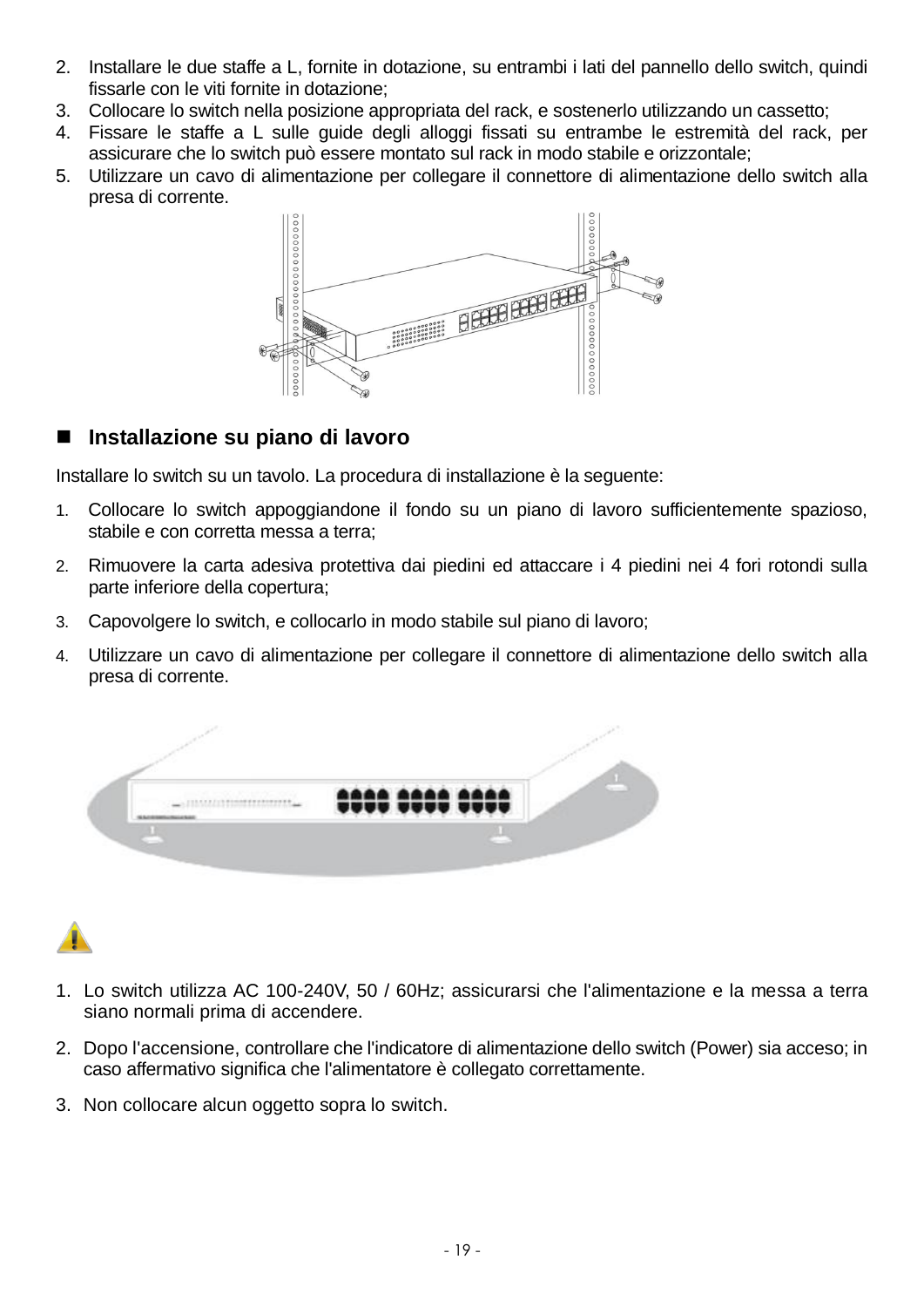# **3. Accesso al dispositivo**

- 1. Collegare il cavo di interfaccia RJ-45 di uno switch ad un computer utilizzando un cavo di rete.
- 2. Impostare le proprietà TCP/IP del computer, fare riferimento all'**Appendice: Configurazione del computer**.
- 3. Accesso al dispositivo: Aprire un browser ed inserire 192.168.1.1 nella barra degli indirizzi, quindi premere Enter (Invio); nell'interfaccia di accesso, inserire il nome utente predefinito "admin", la password "admin" e fare clic su **OK**.

| Web Management - Windows Internet Explorer                         | $\Box$ $\Box$                                                           |
|--------------------------------------------------------------------|-------------------------------------------------------------------------|
| http://192.168.1.1/home/login_levelone.htm<br>$\blacktriangledown$ | $\mathbf{y}$ + $\mathbf{y}$ $\mathbf{X}$ $\mathbf{b}$ Bing<br>$\circ$ - |
| Edit<br>View<br>Favorites Tools Help<br>File                       |                                                                         |
| <b>Favorites</b><br>Web Management                                 |                                                                         |
|                                                                    | <b>iil</b> evelone<br>Username<br>Password<br>Н<br>Login                |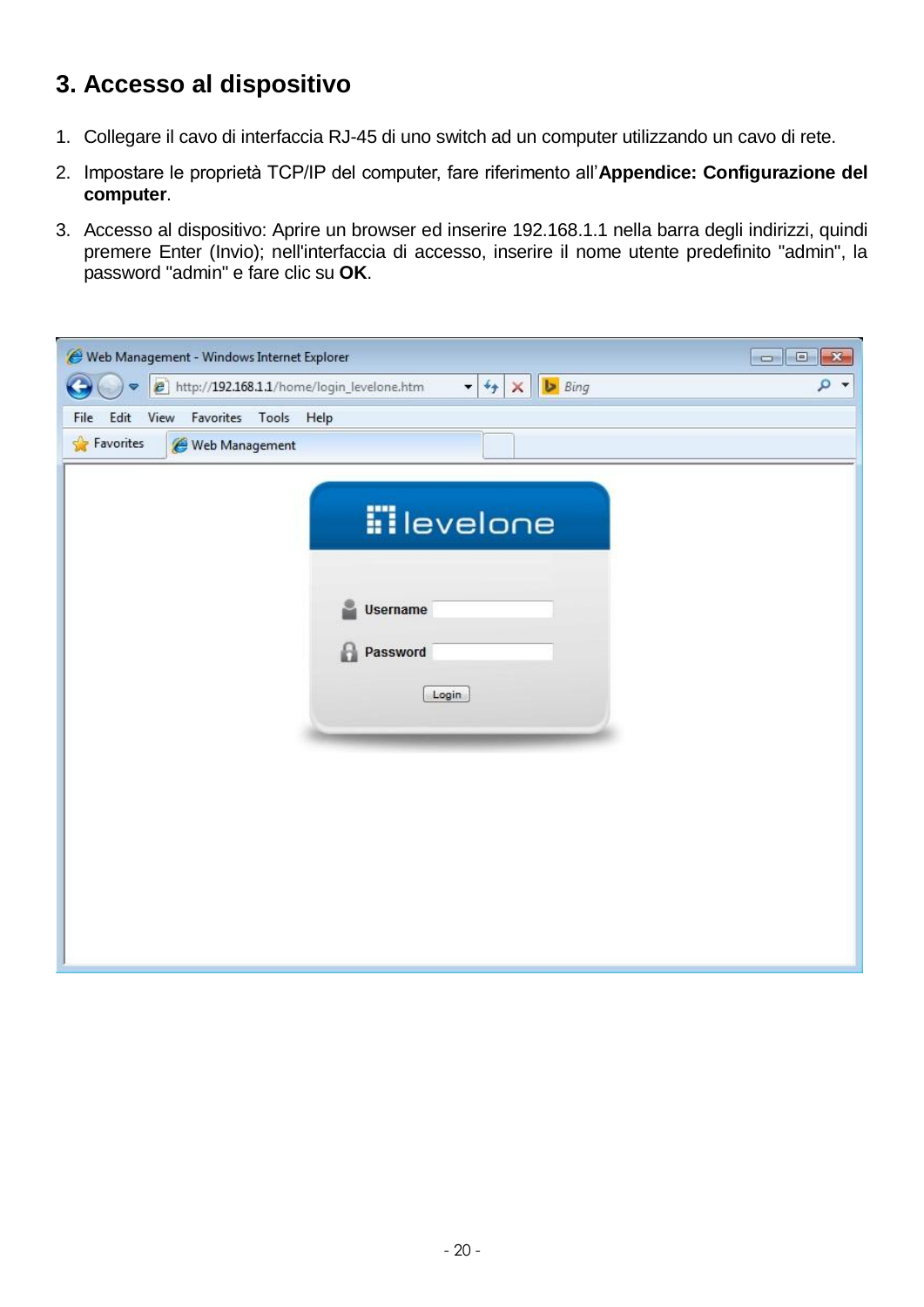# **Appendice: Configurazione del computer**

#### ■ Windows 7

1. Fare clic su **Start —> Pannello di controllo —> Rete e Internet —> Centro connessioni di rete e condivisione —> Modifica impostazioni scheda**, fare clic col tasto destro del mouse su **Connessione locale** e selezionare **Proprietà**;



2. Fare doppio clic su **Protocollo Internet 4 (TCP/IPv4)**;

| Networking                                                                                                                                                        | General                                                                                                                                                                               |                              |
|-------------------------------------------------------------------------------------------------------------------------------------------------------------------|---------------------------------------------------------------------------------------------------------------------------------------------------------------------------------------|------------------------------|
| Connect using:<br>Realtek RTL8168B/8111B Family PCI-E Gigabit Ethernet                                                                                            | You can get IP settings assigned automatically if your network supports<br>this capability. Otherwise, you need to ask your network administrator<br>for the appropriate IP settings. |                              |
| Configure                                                                                                                                                         | Obtain an IP address automatically                                                                                                                                                    |                              |
| This connection uses the following items:                                                                                                                         | O Use the following IP address:                                                                                                                                                       |                              |
| <b>V Client for Microsoft Networks</b>                                                                                                                            | IP address:                                                                                                                                                                           | 192.168.1.2                  |
| QoS Packet Scheduler<br>File and Printer Sharing for Microsoft Networks<br>▼                                                                                      | Subnet mask:                                                                                                                                                                          | 255 . 255 . 255 . 0          |
| A Internet Protocol Version 6 (TCP/IPv6)<br>A Lemet Protocol Version 4 (TCP/IPv4)                                                                                 | Default gateway:                                                                                                                                                                      | <b>COLLEGE 100</b><br>$\sim$ |
| Link-Laver Topology Discovery Mapper I/O Driver<br>Link-Layer Topology Discovery Responder                                                                        | Obtain DNS server address automatically                                                                                                                                               |                              |
|                                                                                                                                                                   | · Use the following DNS server addresses:                                                                                                                                             |                              |
| <b>Lininstall</b><br>Install<br>Properties                                                                                                                        | Preferred DNS server:                                                                                                                                                                 | $\mathbf{r}$                 |
| Description                                                                                                                                                       | Alternate DNS server:                                                                                                                                                                 | $\mathbf{r}$                 |
| Transmission Control Protocol/Internet Protocol. The default<br>wide area network protocol that provides communication<br>across diverse interconnected networks. | Validate settings upon exit                                                                                                                                                           | Advanced                     |

3. Impostare l'indirizzo IP del computer: L'indirizzo IP del computer deve essere uno dei seguenti indirizzi IP liberi 192.168.1.2 ~ 192.168.1.254, fare clic su **OK** per tornare alla pagina precedente, quindi fare clic su **OK**.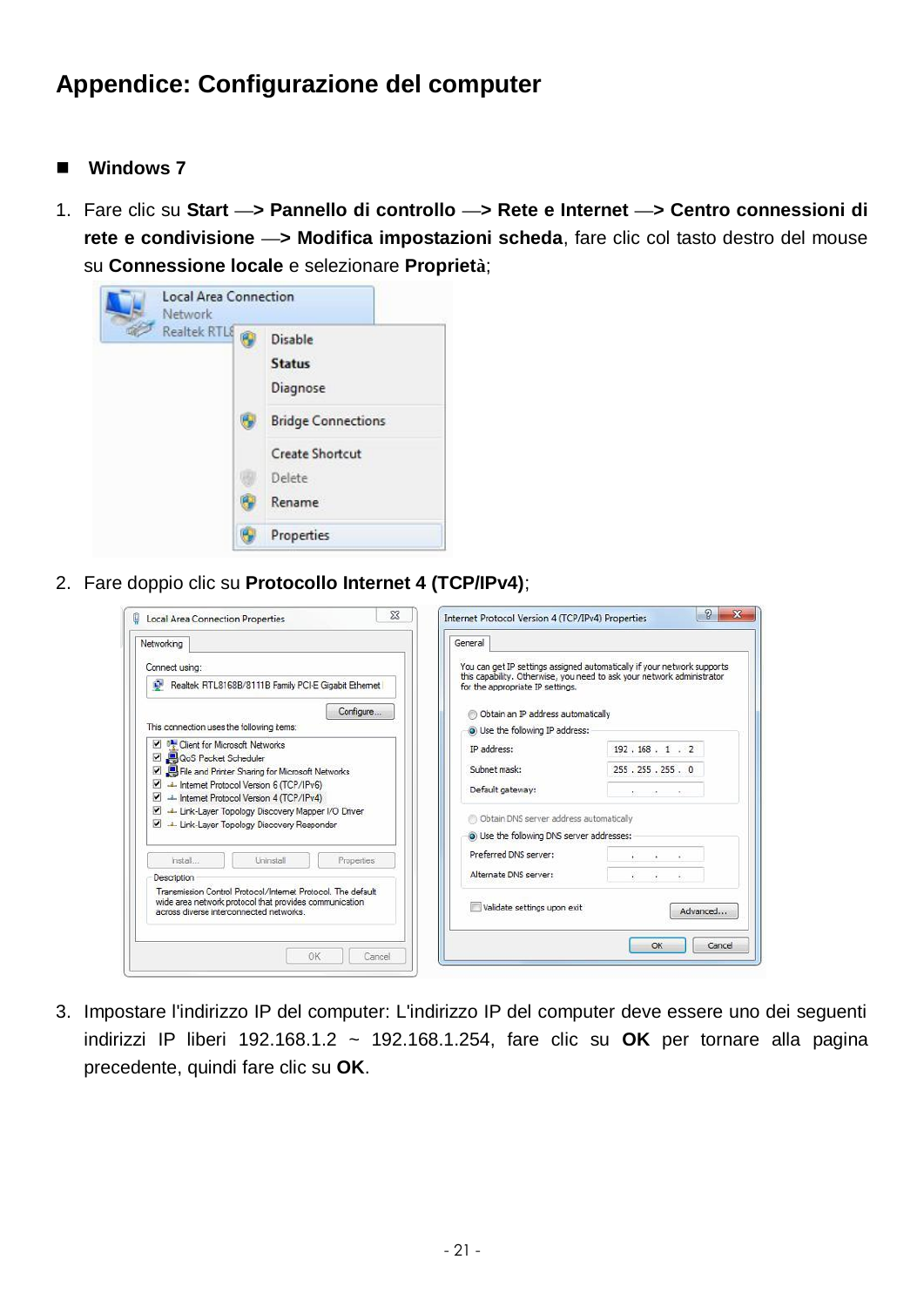<span id="page-22-0"></span>

#### **Комплект поставки**

Данное изделие поставляется в указанной ниже комплектации. Проверьте наличие всех предметов. Если какой-либо предмет отсутствует или поврежден, как можно скорее обратитесь к продавцу данного изделия.

| Номер | <b>Наименование</b>              | Количество | Примечание |
|-------|----------------------------------|------------|------------|
| 1     | Основной блок                    |            | Требуется  |
| 2     | Кабель питания                   |            | Требуется  |
| 3     | Краткое руководство по установке |            | Требуется  |
| 4     | Г-образный кронштейн и другие    |            | Требуется  |
| 5     | Компакт-диск с руководством      |            | Требуется  |

#### **1. Подготовка к установке**

Для правильной установки изделия приготовьте следующие предметы:

- монтажные инструменты, в том числе крестовую отвертку, антистатический браслет и т.п.;
- соединительные кабели, такие как сетевой кабель, оптоволоконный кабель, оптоволоконный модуль и т.п.;
- соответствующие устройства, такие как электрические розетки, концентратор, коммутатор, маршрутизатор и т.п.



При установке данного коммутатора необходимо соблюдать перечисленные ниже требования.

- 1. Коммутатор не должен подвергаться воздействию прямого солнечного света, источников тепла и сильных электромагнитных полей.
- 2. Коммутатор должен располагаться в сухом прохладном месте. Вокруг него должно быть предусмотрено достаточное пространство для теплоотвода и вентиляции.
- 3. Коммутатор предназначен для эксплуатации в помещениях при температуре 0…40°C и относительной влажности 10–90% (без конденсации).

## **2. Установка оборудования**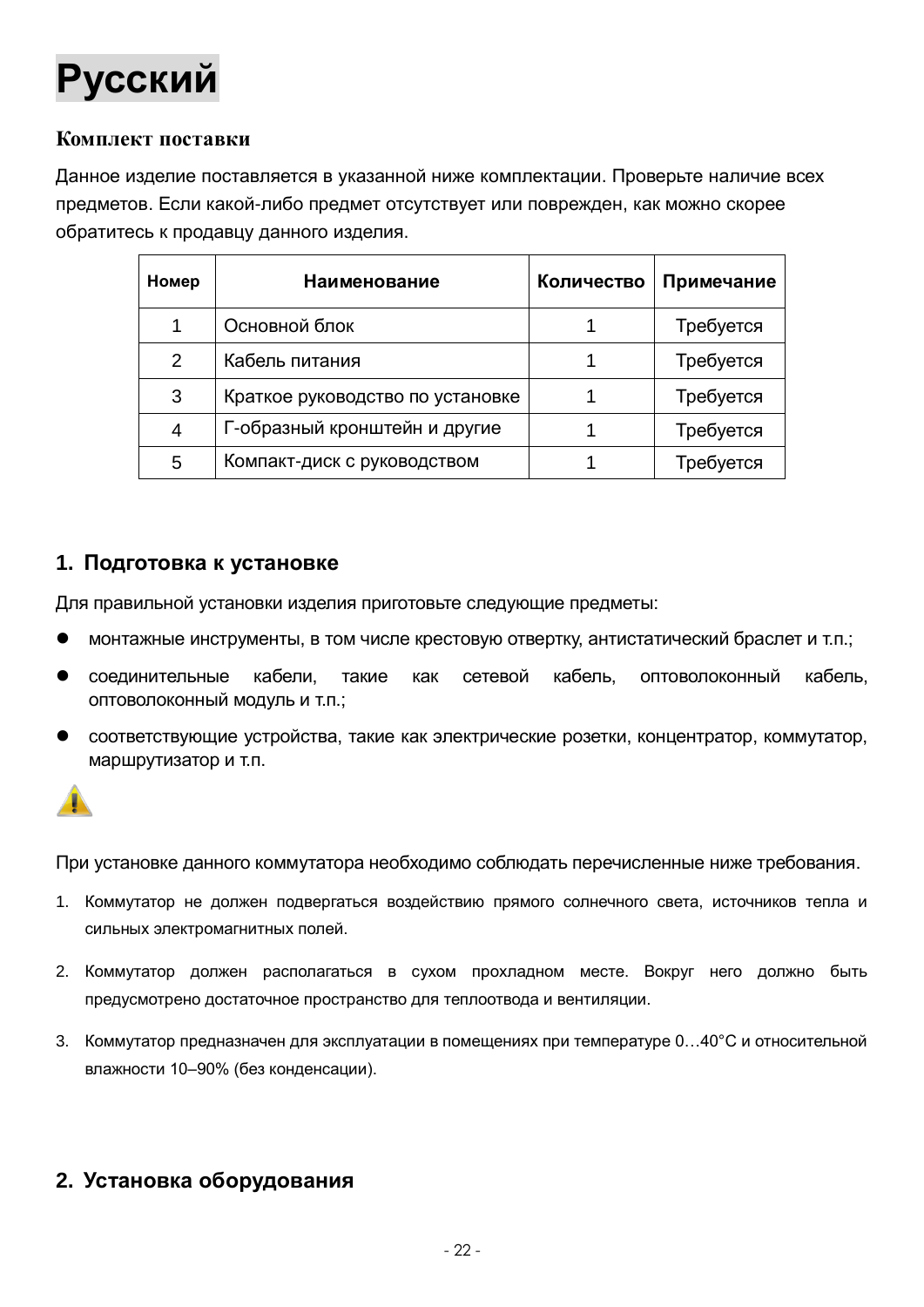### **Установка в стойку**

Установите коммутатор в стандартную 19-дюймовую стойку, выполнив указанные ниже шаги.

- 1. 1. Проверьте заземление и устойчивость стойки.
- 2. Закрепите два Г-образных кронштейна из комплекта поставки на боковых панелях коммутатора с помощью винтов из комплекта поставки.
- 3. Поместите коммутатор в соответствующее место в стойке на лоток.
- 4. Закрепите Г-образные кронштейны на направляющих по бокам стойки, чтобы обеспечить устойчивое горизонтальное расположение коммутатора.
- 5. Подключите коммутатор к электрической розетке с помощью кабеля питания.



#### **Установка на столе**

Установите коммутатор на стол, выполнив указанные ниже шаги.

- 1. Поместите коммутатор нижней панелью вверх на достаточно большой, устойчивый и должным образом заземленный стол.
- 2. Удалите защитную клейкую ленту с ножек и приклейте 4 ножки в 4 круглых выемки на нижней панели коммутатора.
- 3. Переверните коммутатор и устойчиво установите его на столе.
- 4. Подключите коммутатор к электрической розетке с помощью кабеля питания.



- 1. Питание коммутатора осуществляется от сети переменного тока напряжением 100–240 В, 50/60 Гц. Перед включением необходимо проверить исправность питающей сети и заземления.
- 2. После включения удостоверьтесь, что светится индикатор питания коммутатора (Power). Светящийся индикатор питания указывает на правильное подключение источника питания.
- 3. Не помещайте на коммутатор тяжелые предметы.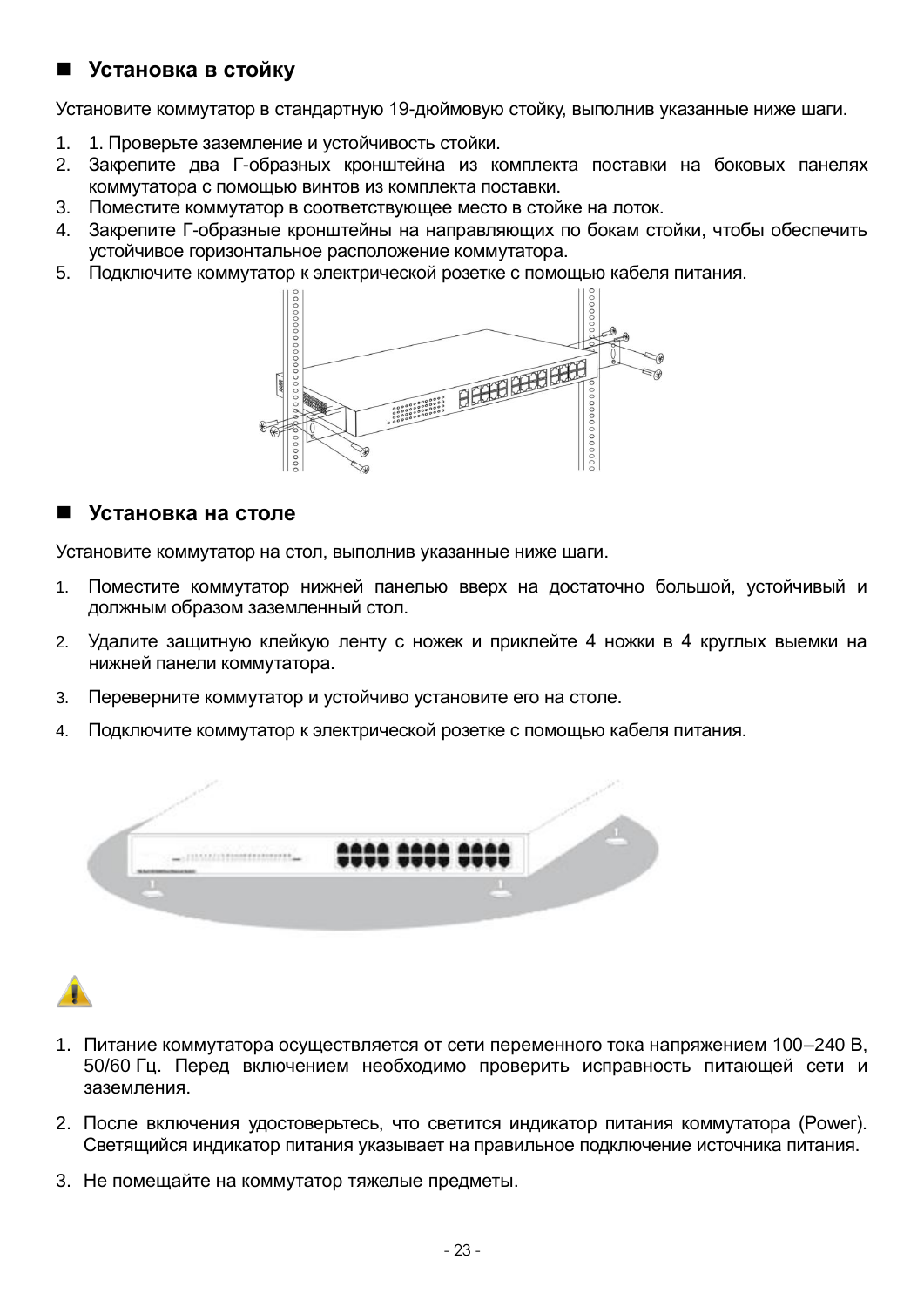# **3. Выполнение входа в систему**

- 1. Подключите к коммутатор к компьютеру при помощи сетевого кабеля RJ-45.
- 2. Установите на компьютере соответствующие параметры TCP/IP см. **приложение «Настройка компьютера»**.
- 3. Выполните вход в систему. Откройте браузер, введите в адресной строке адрес 192.168.1.1 и нажмите клавишу Enter. Во всплывающем окне входа введите стандартное заводское имя пользователя «admin», пароль «admin» и нажмите кнопку «**OK**».

| Web Management - Windows Internet Explorer                         | $\Box$                                                                                                             |
|--------------------------------------------------------------------|--------------------------------------------------------------------------------------------------------------------|
| http://192.168.1.1/home/login_levelone.htm<br>$\blacktriangledown$ | $\blacktriangleright$ $\blacktriangleright$ $\blacktriangleright$ $\times$ $\blacktriangleright$ Bing<br>$\circ$ + |
| Edit<br>View<br>Favorites Tools<br>File                            | Help                                                                                                               |
| <b>Favorites</b><br>Web Management                                 |                                                                                                                    |
|                                                                    | <b>ii</b> levelone<br>Username<br>Password<br>Ŀ<br>Login                                                           |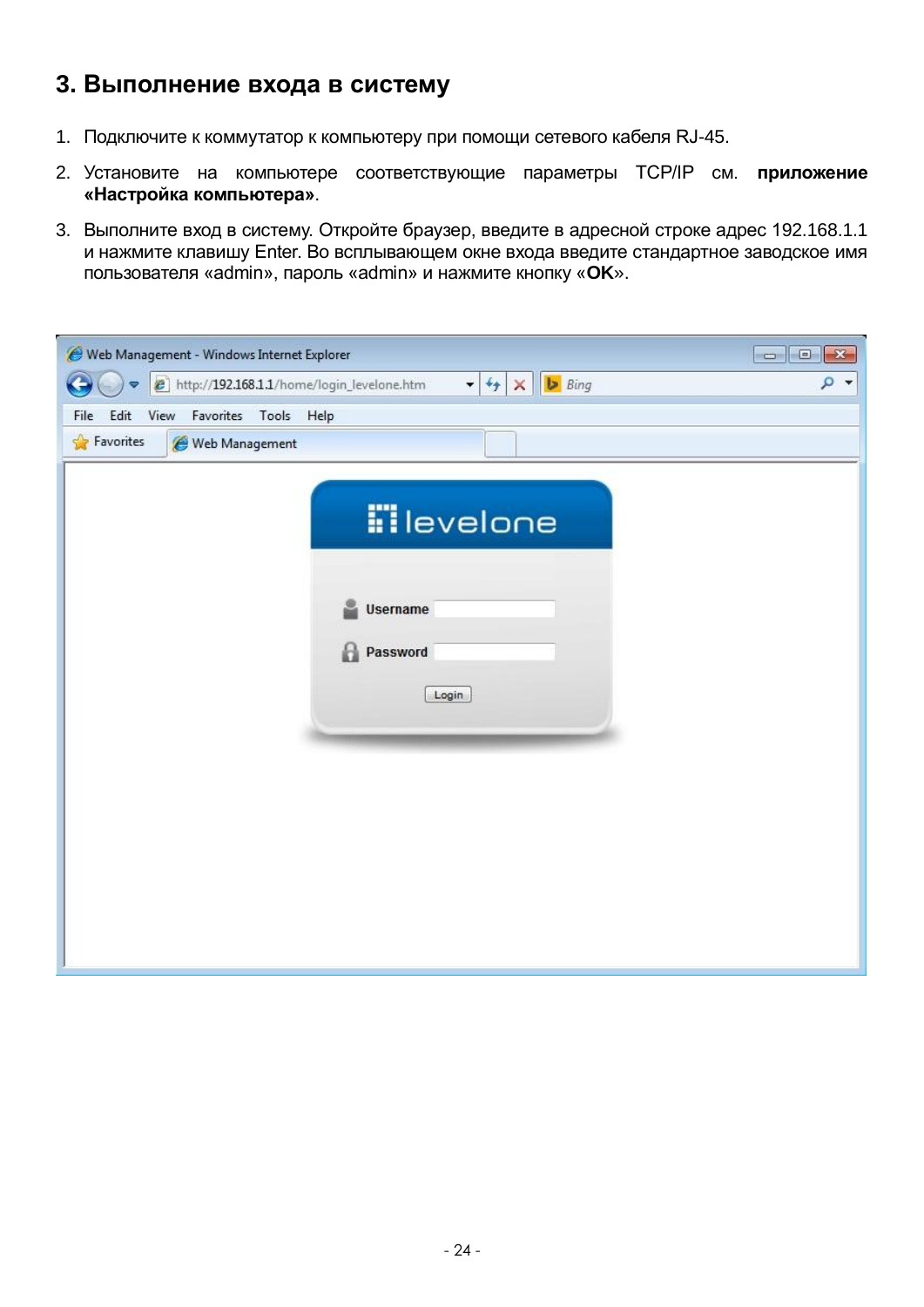# **Приложение. Настройка компьютера**

#### ■ Windows 7

1. Выберите пункты **«Пуск» —> «Панель управления» —> «Сеть и интернет» —> «Центр управления сетями и общим доступом» —> «Изменение параметров адаптера»**, щелкните правой кнопкой мыши адаптер «**Подключение по локальной сети**» и выберите пункт «**Свойства**».



2. Дважды щелкните пункт «**IP версии 4 (TCP/IPv4)**.

|                                  | You can get IP settings assigned automatically if your network supports                                                                                                                                                                   |
|----------------------------------|-------------------------------------------------------------------------------------------------------------------------------------------------------------------------------------------------------------------------------------------|
| for the appropriate IP settings. |                                                                                                                                                                                                                                           |
|                                  |                                                                                                                                                                                                                                           |
|                                  |                                                                                                                                                                                                                                           |
| IP address:                      | 192.168.1.2                                                                                                                                                                                                                               |
| Subnet mask:                     | 255 . 255 . 255 . 0                                                                                                                                                                                                                       |
| Default gateway:                 | $\mathbf{r} = \mathbf{r}$ and $\mathbf{r} = \mathbf{r}$                                                                                                                                                                                   |
|                                  |                                                                                                                                                                                                                                           |
|                                  |                                                                                                                                                                                                                                           |
| Preferred DNS server:            | ×<br>$\mathcal{L}$                                                                                                                                                                                                                        |
| Alternate DNS server:            | $\ddot{\phantom{1}}$                                                                                                                                                                                                                      |
| Validate settings upon exit      | Advanced                                                                                                                                                                                                                                  |
|                                  | this capability. Otherwise, you need to ask your network administrator<br>b Obtain an IP address automatically<br>O Use the following IP address:<br>Obtain DNS server address automatically<br>· Use the following DNS server addresses: |

Задайте IP-адрес компьютера. IP-адрес компьютера может быть любым из диапазона 192.168.1.2 — 192.168.1.254. Затем нажмите кнопку «**OK**». Чтобы вернуться к предыдущей странице, нажмите кнопку «**OK**».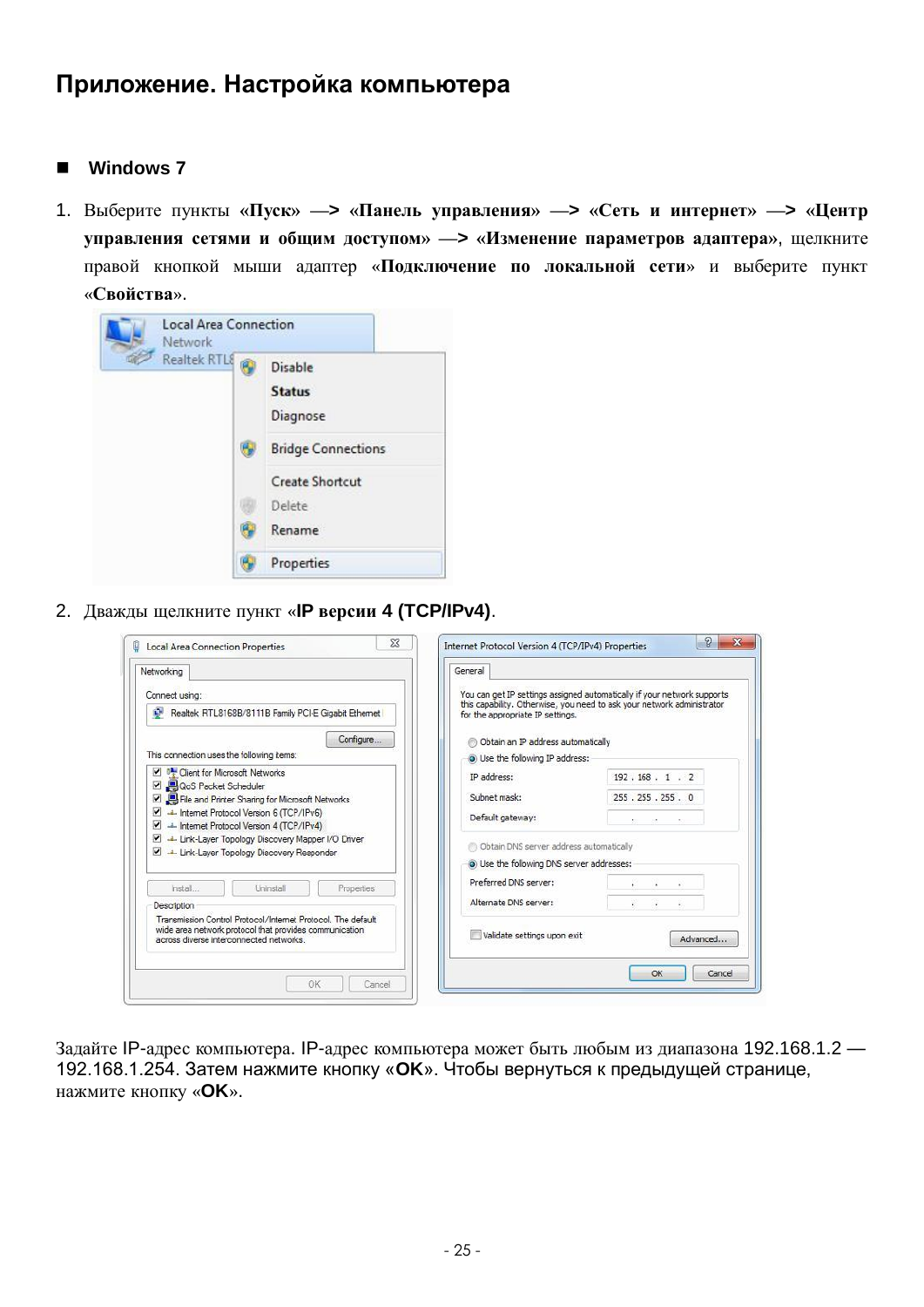# <span id="page-26-0"></span>**Português**

## **Conteúdo da embalagem**

Este produto é fornecido com os seguintes acessórios na embalagem; verifique-os cuidadosamente. Se qualquer dos acessórios estiver danificado ou em falta, contacte atempadamente o seu vendedor local.

| <b>Número</b><br>de série | <b>Nome</b>                                      | Quantidade | <b>Nota</b> |
|---------------------------|--------------------------------------------------|------------|-------------|
| 1                         | Unidade principal                                |            | Necessário  |
| $\overline{2}$            | Cabo de alimentação                              |            | Necessário  |
| 3                         | Guia de instalação rápida                        |            | Necessário  |
| 4                         | Suporte em forma de L e outros<br>acessórios     |            | Necessário  |
| 5                         | CD-ROM com Manual e Guia de<br>instalação rápida |            | Necessário  |

## **1. Preparar para instalação**

Para uma instalação sem dificuldades, prepare os seguintes itens:

- Ferramentas de instalação, incluindo: Chave de fendas Phillips, pulseira antiestática, etc.
- Cabos de ligação, tal como cabo de rede, fibra ótica, módulo de fibra ótica, etc.
- Dispositivos relacionados, tal como tomadas elétricas, concentrador, comutador, router, etc.



O ambiente de instalação para o comutador deve cumprir com os seguintes requisitos:

- 1. O comutador deve ser colocado afastado da luz solar direta, de fontes de calor e de fontes de forte interferência eletromagnética.
- 2. O comutador deve ser colocado num local fresco e seco, e deve existir espaço suficiente à sua volta para uma boa ventilação e dissipação de calor.
- 3. O comutador deve funcionar em ambientes interiores com temperatura entre 0 e 40 °C e humidade entre 10 e 90% sem condensação.

## **2. Instalação do equipamento**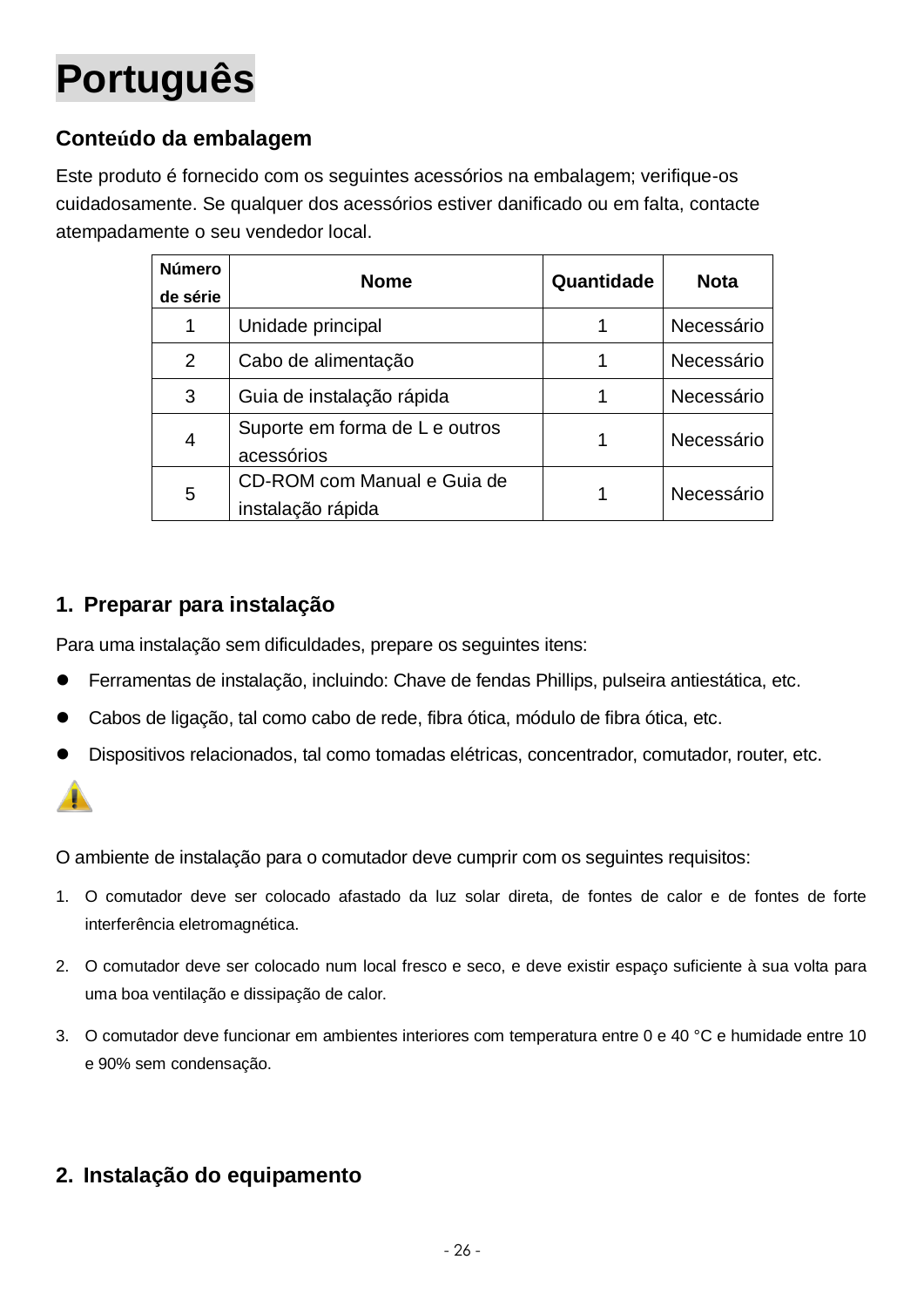### **Instalação em bastidor**

Instale o comutador num bastidor padrão com 19 polegadas, seguindo os passos de instalação abaixo:

- 1. Verifique a ligação à terra e a estabilidade do bastidor;
- 2. Instale os dois suportes em forma de L incluídos nos acessórios em ambos os lados do painel do comutador e fixe-os com os parafusos fornecidos;
- 3. Coloque o comutador no local apropriado no bastidor e suporte-o usando um tabuleiro;
- 4. Fixe os suportes em forma de L nas ranhuras guia fixas a ambos os lados do bastidor para assegurar que o comutador pode ser montador no bastidor de forma estável na horizontal;
- 5. Use um cabo de alimentação para ligar o conector de energia do comutador a uma tomada elétrica.



### **Instalação na mesa de trabalho**

Instale o comutador numa mesa de trabalho, seguindo os passos de instalação abaixo:

- 1. Coloque o comutador com a parte inferior voltada para cima num mesa de trabalho suficientemente grande, estável e devidamente ligada à terra;
- 2. Remova o papel de proteção do adesivo dos pés e cole as 4 bases às 4 ranhuras circulares na parte inferior da caixa;
- 3. Volte o comutador para cima e coloque-o na mesa de trabalho de forma estável;
- 4. Use um cabo de alimentação para ligar o conector de energia do comutador a uma tomada elétrica.





- 1. O comutador utiliza 100-240V, 50/60Hz AC. Certifique-se de que a fonte de alimentação e a ligação à terra estão normais antes de ligar a energia.
- 2. Depois de ligar, verifique se o indicador de energia (Energia) do comutador está aceso. Em caso afirmativo, tal indica que a fonte de alimentação está ligada corretamente.
- 3. Não coloque objetos pesados sobre o comutador.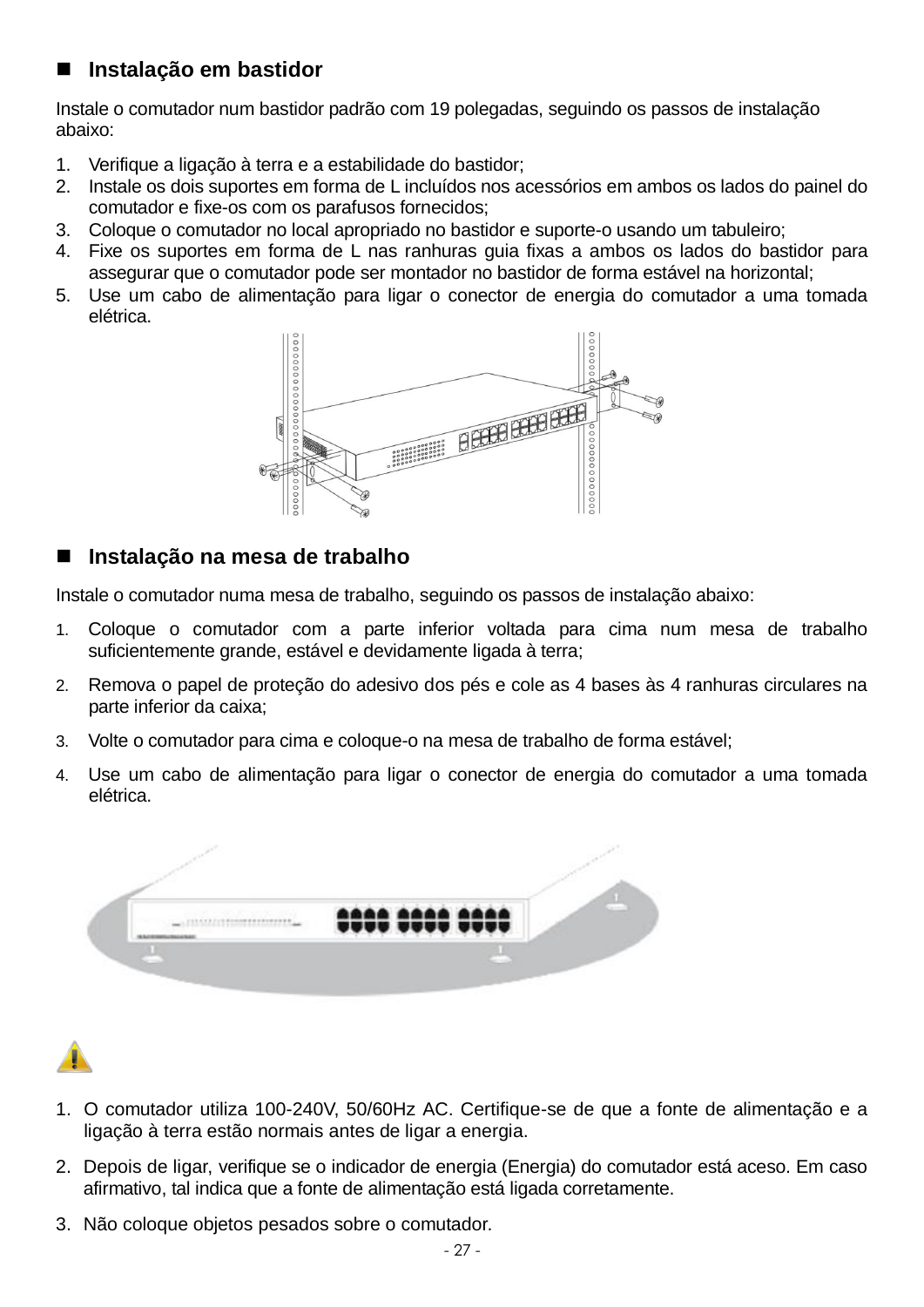# **3. Iniciar sessão no equipamento**

- 1. Ligue o cabo de interface RJ-45 do comutador ao computador.
- 2. Defina as propriedades TCP/IP do computador. Consulte o **Anexo: Configurar o computador**.
- 3. Iniciar sessão no equipamento: Abra um browser, digite 192.168.1.1 na barra de endereços e depois prima Enter. Na janela de início de sessão introduza o nome de utilizador "admin" e a palavra-passe "admin" predefinidos e clique em **OK**.

| Web Management - Windows Internet Explorer                                                                                               | $\ x\ $<br>$\begin{array}{c c c c c} \hline \multicolumn{3}{c }{\mathbf{0}} & \multicolumn{3}{c }{\mathbf{0}} \end{array}$ |
|------------------------------------------------------------------------------------------------------------------------------------------|----------------------------------------------------------------------------------------------------------------------------|
| <b>Bing</b><br>http://192.168.1.1/home/login_levelone.htm<br>$\mathbf{r}$ $\mathbf{t}$ $\mathbf{r}$ $\mathbf{x}$<br>$\blacktriangledown$ | $\circ$ -                                                                                                                  |
| Edit<br>View<br>Favorites<br>Tools<br>Help<br>File                                                                                       |                                                                                                                            |
| <b><i>See Favorites</i></b><br>Web Management                                                                                            |                                                                                                                            |
|                                                                                                                                          |                                                                                                                            |
| <b>illevelone</b>                                                                                                                        |                                                                                                                            |
| Username                                                                                                                                 |                                                                                                                            |
| Password<br>Н                                                                                                                            |                                                                                                                            |
|                                                                                                                                          |                                                                                                                            |
| Login                                                                                                                                    |                                                                                                                            |
|                                                                                                                                          |                                                                                                                            |
|                                                                                                                                          |                                                                                                                            |
|                                                                                                                                          |                                                                                                                            |
|                                                                                                                                          |                                                                                                                            |
|                                                                                                                                          |                                                                                                                            |
|                                                                                                                                          |                                                                                                                            |
|                                                                                                                                          |                                                                                                                            |
|                                                                                                                                          |                                                                                                                            |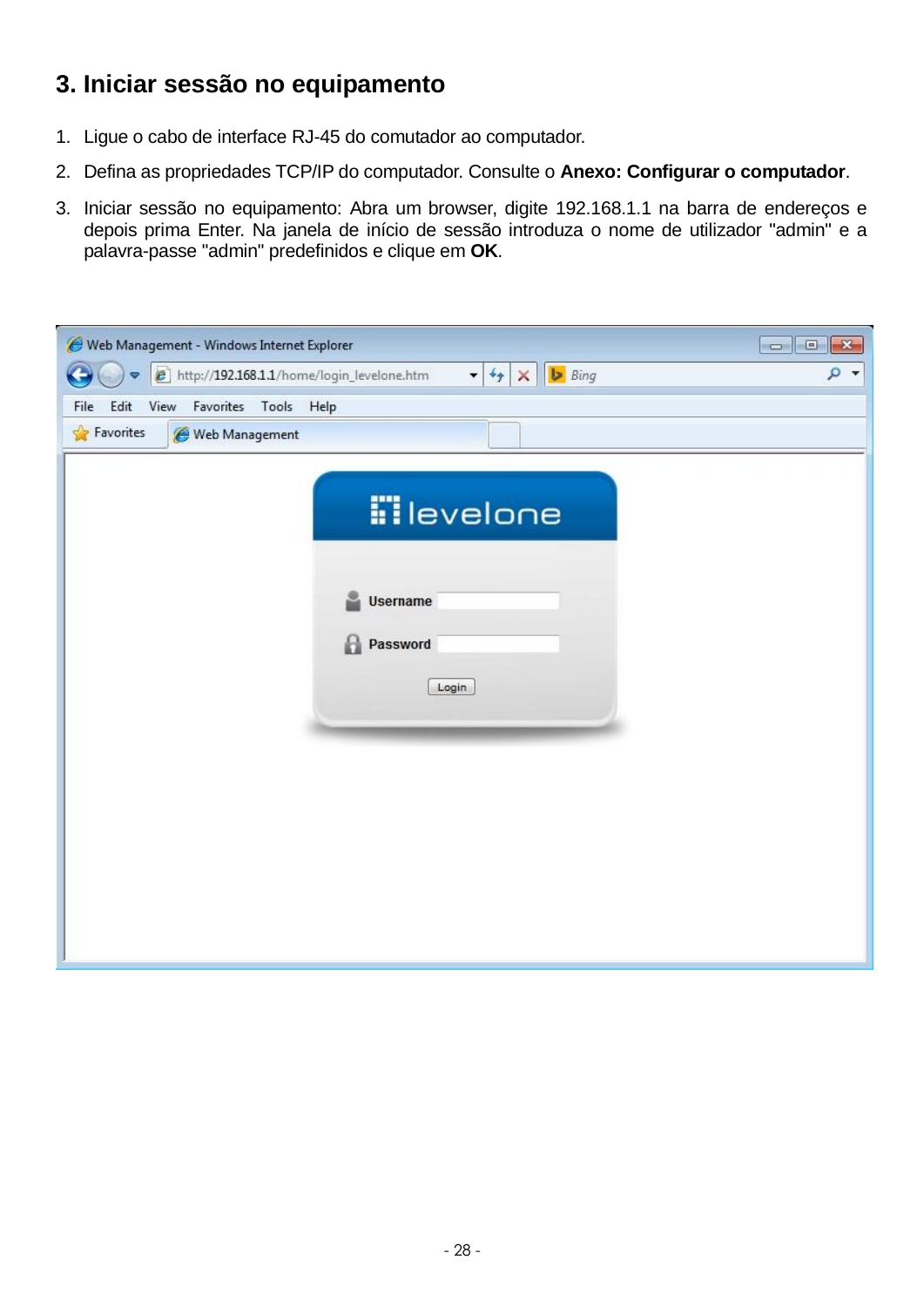# **Anexo: Configurar o computador**

#### ■ Windows 7

1. Clique em **Iniciar—> Painel de Controlo—> Rede e Internet—> Centro de Rede e Partilha—> Alterar definições da placa**, clique com o botão direito do rato em **Ligação local** e selecione **Propriedades**;



2. Faça duplo clique em **Protocolo de Internet 4 (TCP/IPv4)**;

| Networking<br>Connect using:                                                                                                                                      | General                                   | You can get IP settings assigned automatically if your network supports |
|-------------------------------------------------------------------------------------------------------------------------------------------------------------------|-------------------------------------------|-------------------------------------------------------------------------|
| Realtek RTL8168B/8111B Family PCI-E Gigabit Ethernet                                                                                                              | for the appropriate IP settings.          | this capability. Otherwise, you need to ask your network administrator  |
| Configure                                                                                                                                                         | <b>Obtain an IP address automatically</b> |                                                                         |
| This connection uses the following items:                                                                                                                         | O Use the following IP address:           |                                                                         |
| <b>V Client for Microsoft Networks</b>                                                                                                                            | IP address:                               | 192.168.1.2                                                             |
| QoS Packet Scheduler<br>File and Printer Sharing for Microsoft Networks                                                                                           | Subnet mask:                              | 255 . 255 . 255 . 0                                                     |
| A Internet Protocol Version 6 (TCP/IPv6)<br>A Lemet Protocol Version 4 (TCP/IPv4)                                                                                 | Default gateway:                          | ALC: YES AN ARRANGEMENT                                                 |
| Link-Layer Topology Discovery Mapper I/O Driver<br>Link-Layer Topology Discovery Responder                                                                        | Obtain DNS server address automatically   |                                                                         |
|                                                                                                                                                                   | · Use the following DNS server addresses: |                                                                         |
| Install<br><b>Uninstall</b><br>Properties                                                                                                                         | Preferred DNS server:                     | $\mathbf{r}$                                                            |
| <b>Description</b>                                                                                                                                                | Alternate DNS server:                     | 窓<br>$\sim$                                                             |
| Transmission Control Protocol/Internet Protocol. The default<br>wide area network protocol that provides communication<br>across diverse interconnected networks. | Validate settings upon exit               | Advanced                                                                |

Defina o endereço IP do computador: O endereço IP do computador deve estar entre o seguinte intervalo de endereços IP livres 192.168.1.2 ~ 192.168.1.254. Clique em **OK**. Para voltar para a página anterior, clique em **OK**.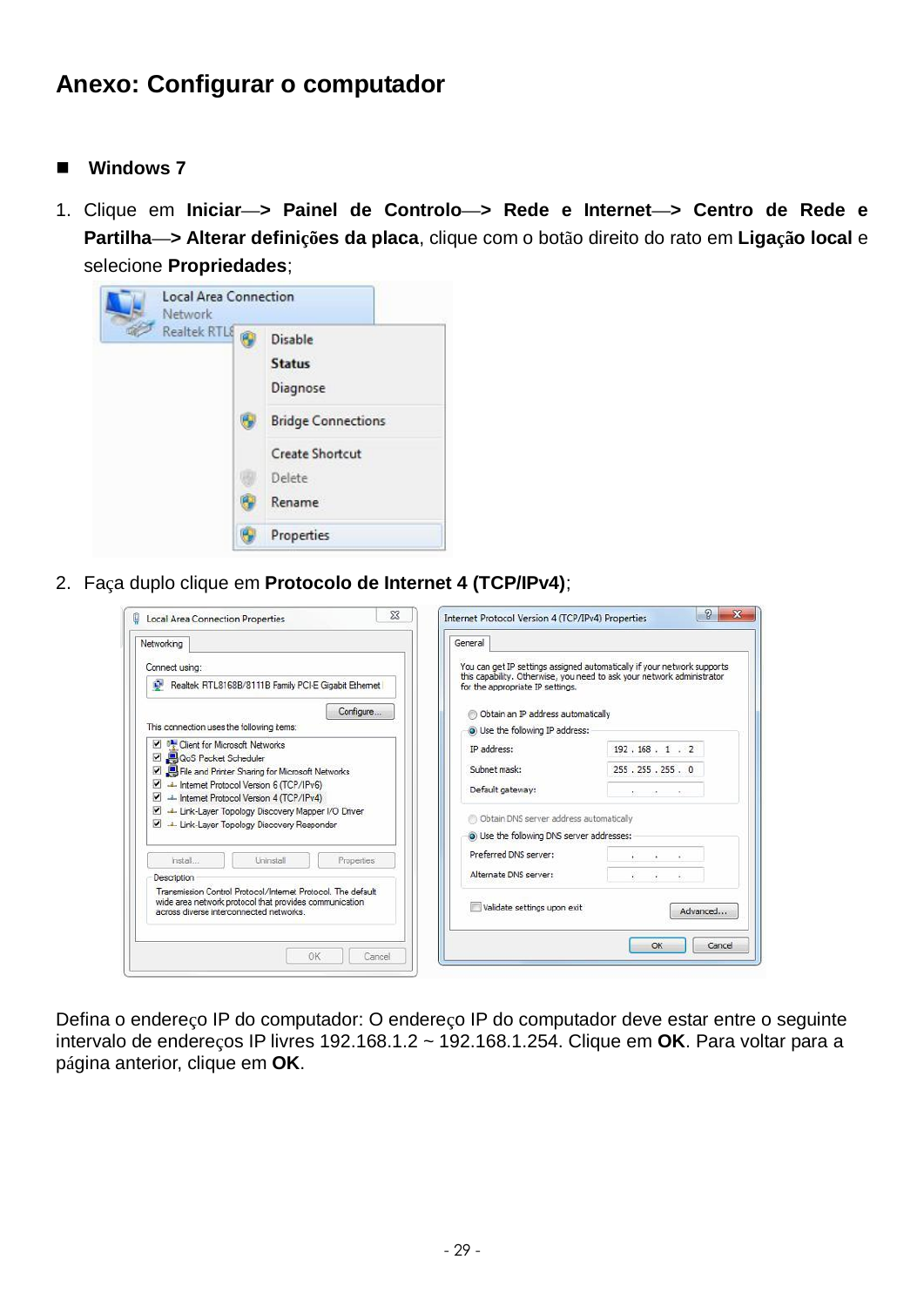<span id="page-30-0"></span>

## 装箱清单

本产品的包装盒中提供以下配件,请仔细检查。若发现任何一项配件遗漏或损坏,请及时同当地经销 商联络。

| 序号 | 名称                  | 数量 | 备注 |
|----|---------------------|----|----|
| 1  | 主机                  |    | 必配 |
| 2  | 电源线                 |    | 必配 |
| 3  | 快速安裝手冊              |    | 必配 |
| 4  | L型支架及其他配件           |    | 必配 |
| 5  | CD-ROM(操作手冊及快速安裝手冊) |    | 必配 |

## **1.** 安装准备

为了您的安装顺利进行,请准备:

- 安装工具,如:十字螺丝刀、防静电手腕等。
- 连接线缆,如:网线、光纤、光纤模块等。
- 相关设备,如:电源插座、HUB、交换机、路由器等。



交换机安装环境应满足下列要求:

- 1. 交换机必须避免阳光直射,远离热源和强电磁干扰源。
- 2. 交换机必须置于干燥阴凉处,四周都应留有足够的散热间隙,以便通风散热。
- 3. 交换机必须工作在室内环境温度 0°C~40°C、湿度 10%~90%无凝结的环境中。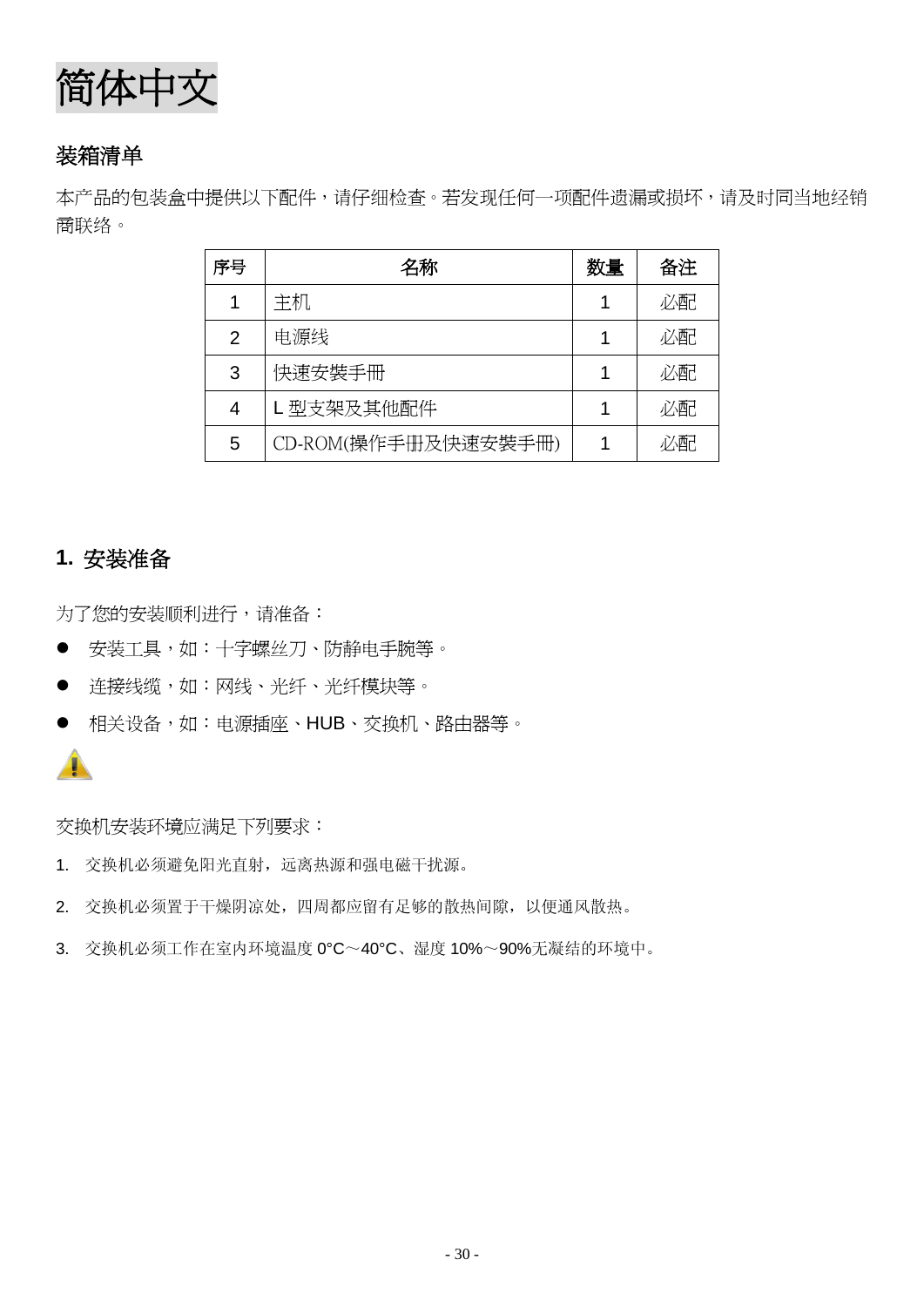### **2.** 设备安装

### ■ 安装在机架上

将交换机安装在19 寸标准机架上, 安装步骤如下:

- 1. 检查机架的接地与稳定性;
- 2. 将配件中的两个 L 型支架分别安装在交换机面板的两侧,并用配件中的螺丝固定;
- 3. 将交换机安放在机架内适当的位置,由托架支撑;

4. 用螺钉将 L 型支架固定在机架两端固定的导槽上,确保交换机稳定、水平地安装在机架上;

5. 使用电源线连接交换机电源接口与电源插座。



### 安装在工作台上

将交换机安装在工作台上,安装步骤如下:

- 1. 将交换机底部朝上,放置在足够大、平稳且接地良好的工作台上;
- 2. 揭去脚垫的胶面保护纸,把4个脚垫分别粘贴在机壳底部的4个圆型凹槽内;
- 3. 把交换机翻转过来,平稳地放置在工作台上;
- 4. 使用电源线连接交换机电源接口与电源插座。

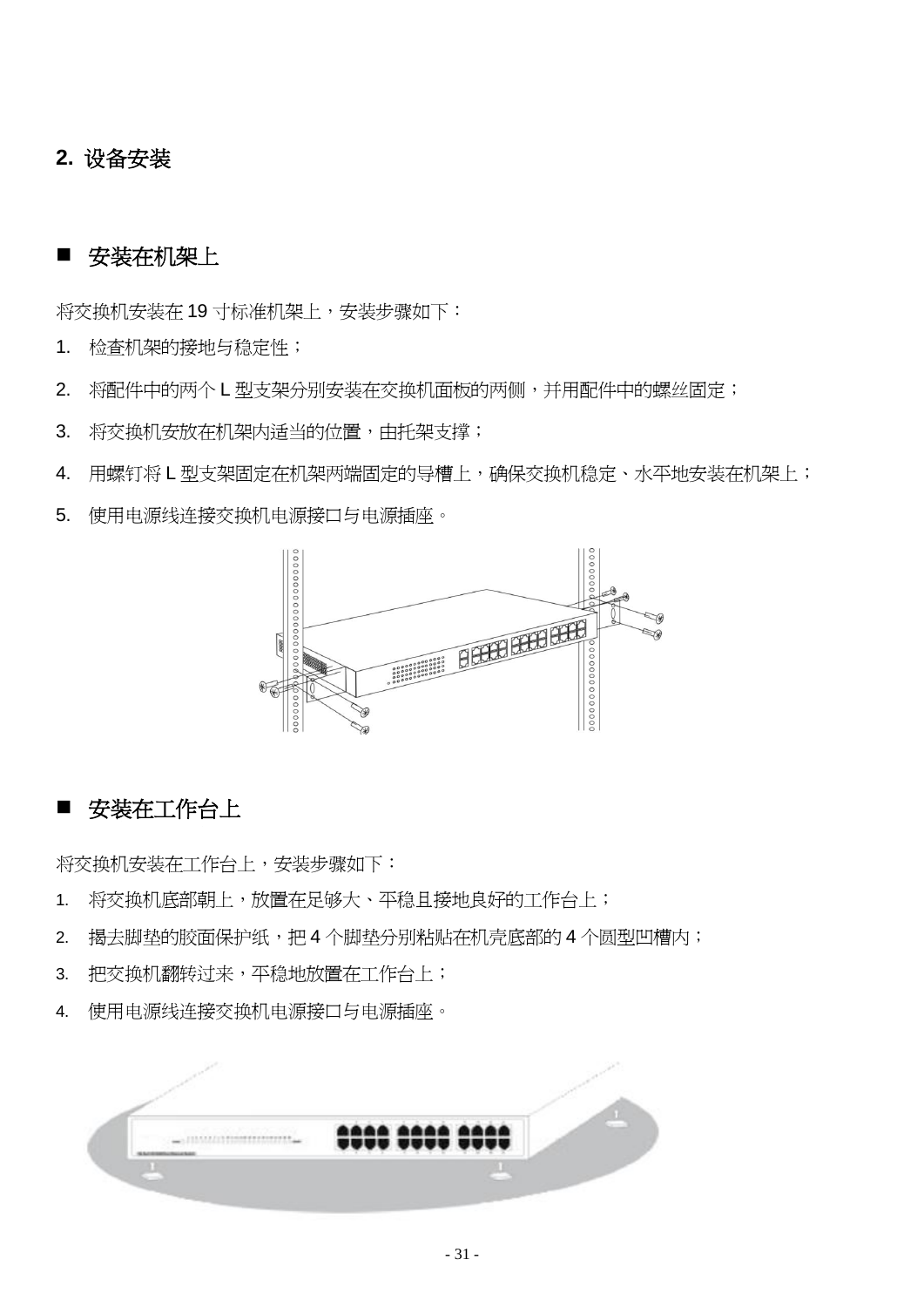

- 1. 交换机使用 100-240V,50/60Hz 交流电,接通电源前必须保证电源供电、接地正常。
- 2. 加电后请检查交换机的电源指示灯(Power)是否变亮,灯亮表示电源连接正确。
- 3. 请勿在交换机上放置重物。

# **3.** 登录设备

- 1. 使用网线连接交换机的 RJ-45 接口与计算机。
- 2. 设置计算机的 TCP/IP 属性,参阅附录:设置计算机。
- 3. 登录设备:打开浏览器,在地址栏输入 192.168.1.1,敲 Enter 键; 在弹出的登录界面中输入出厂登 录用户名 admin,密码 admin,并点击 OK。

|       |       |       |                                            |   |          |                    |                |          | $\propto$<br>$\Box$ |
|-------|-------|-------|--------------------------------------------|---|----------|--------------------|----------------|----------|---------------------|
|       |       |       | http://192.168.1.1/home/login_levelone.htm |   |          | $D - C$            | Web Management | $\times$ | 6 公母                |
| 備案(F) | 編輯(E) | 檢視(V) | 我的最愛(A) 工具(T) 說明(H)                        |   |          |                    |                |          |                     |
|       |       |       |                                            |   |          |                    |                |          |                     |
|       |       |       |                                            |   |          |                    |                |          |                     |
|       |       |       |                                            |   |          | <b>iil</b> evelone |                |          |                     |
|       |       |       |                                            |   |          |                    |                |          |                     |
|       |       |       |                                            |   |          |                    |                |          |                     |
|       |       |       |                                            | 2 | Username |                    |                |          |                     |
|       |       |       |                                            | Θ | Password |                    |                |          |                     |
|       |       |       |                                            |   |          |                    |                |          |                     |
|       |       |       |                                            |   |          | Login              |                |          |                     |
|       |       |       |                                            |   |          |                    |                |          |                     |
|       |       |       |                                            |   |          |                    |                |          |                     |
|       |       |       |                                            |   |          |                    |                |          |                     |
|       |       |       |                                            |   |          |                    |                |          |                     |
|       |       |       |                                            |   |          |                    |                |          |                     |
|       |       |       |                                            |   |          |                    |                |          |                     |
|       |       |       |                                            |   |          |                    |                |          |                     |
|       |       |       |                                            |   |          |                    |                |          |                     |
|       |       |       |                                            |   |          |                    |                |          |                     |